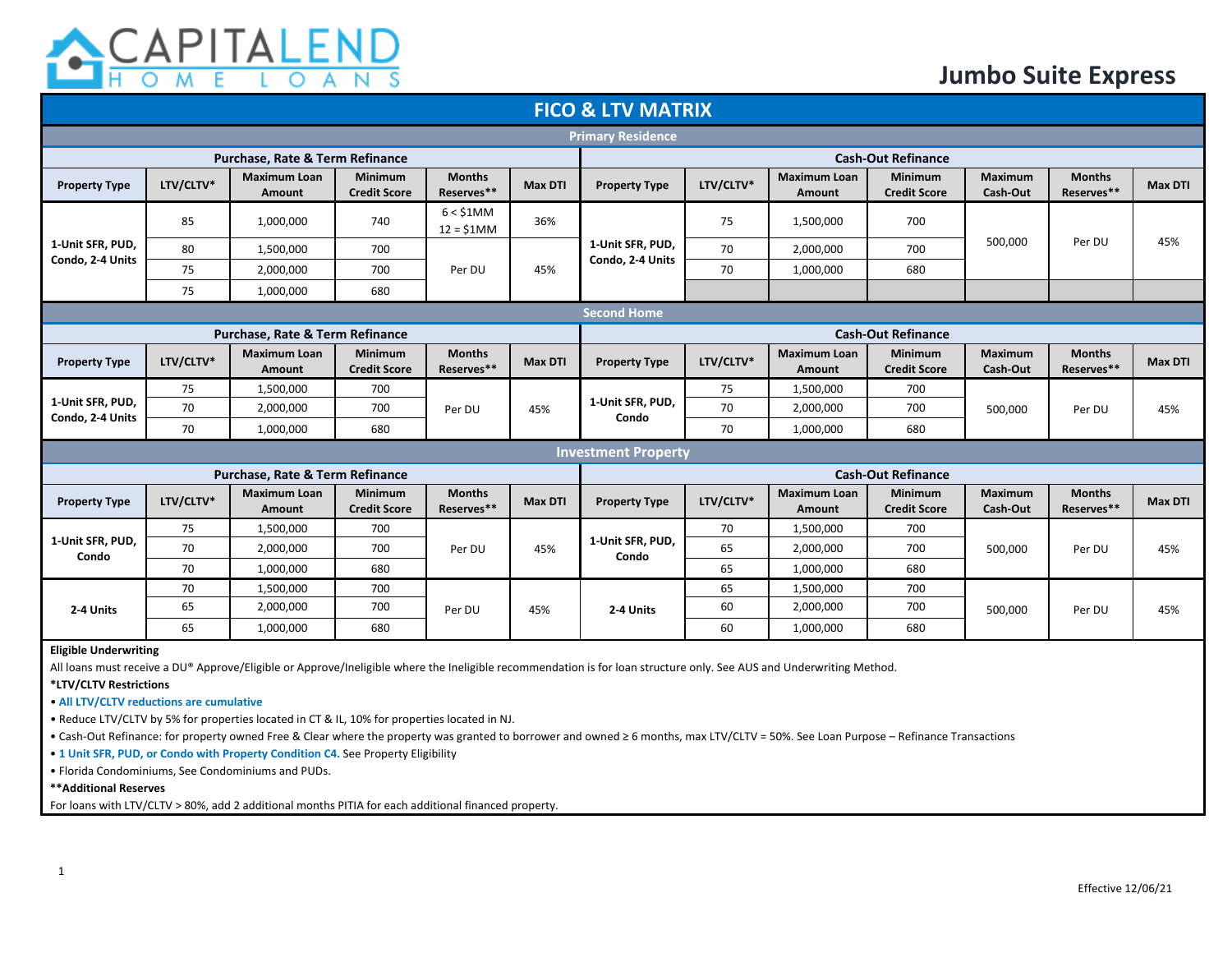

| <b>JUMBO SUITE EXPRESS PRODUCT CODES</b> |                     |                |                         |                                                                             |  |  |  |  |
|------------------------------------------|---------------------|----------------|-------------------------|-----------------------------------------------------------------------------|--|--|--|--|
|                                          | <b>Product Code</b> | Doc Plan Code  | Amortization            | <b>Qualifying Rate</b>                                                      |  |  |  |  |
| <b>Fixed Rate</b>                        | Jumbo Suite Express | See rate sheet | <b>Fully Amortizing</b> | Qualify at Note rate based on fully amortizing P&I<br>payment over 30 years |  |  |  |  |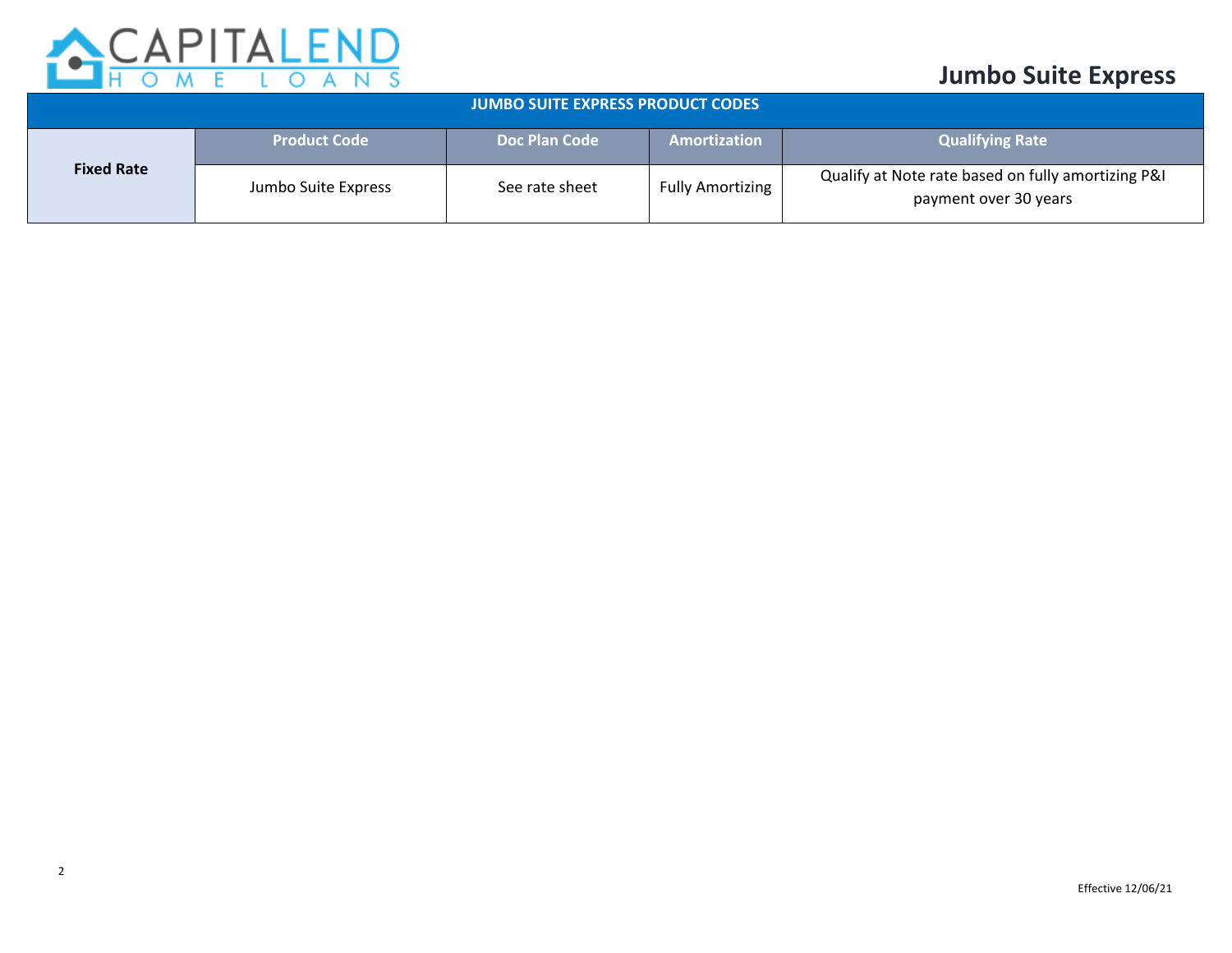

#### **KEY PROGRAM REQUIREMENTS**

- **Underwriting Type:** This loan program is eligible for Delegated and Non-Delegated underwriting.
- **Eligible Underwriting:** All loans must receive either:
	- o DU® Approve/Eligible, or
	- $\circ$  DU® Approve/Ineligible recommendation where the Ineligible recommendation is for loan structure only, i.e., LTV/CLTV Limits, Loan Purpose, or Loan Amount. The Ineligible recommendation may not be for a credit event. Except for documented erroneous credit data, credit events may not be excluded from DU®.

Fannie Mae Unique Eligibility and Underwriting Considerations are not permitted

**ALL LOANS MUST BE UNDERWRITTEN TO THE MORE RESTRICTIVE OF THIS PROGRAM GUIDE, THE DU® FINDINGS REPORT, OR THE FANNIE MAE COVID-19 REQUIREMENTS**. *(See Investor Agency Interim Guidance on SellerWeb >Resources> Program Guides)*

- **Minimum Loan Amount for Program**: \$50,000.
- **\*Additional LTV/CLTV Restrictions**:
	- o **All LTV/CLTV reductions are cumulative**
	- o **State and Geographic:** Maximum allowed LTV/CLTV is reduced by 5% for properties located in CT & IL, 10% for properties located in NJ.
	- o **Cash-Out Refinance:** For properties owned Free & Clear where the property was granted to borrower, e.g., inherited, and has been owned by the borrower for at least 6 months Max LTV/CLTV = 50%
	- o **1 Unit SFR, PUD, or Condo with Property Condition C4.** See Property Eligibility.
	- o **Florida Condominiums:** See Condominiums and PUDs
- **\*\*Additional Reserve Requirements:** For loans with LTV/CLTV > 80%, add 2 months reserves for each additional financed property owned (other than subject property). Additional reserves are calculated on the PITIA of each non-subject property. See Assets - Reserves for details.
- **State and Geographic Restrictions:** See State and Geographic Restrictions for requirements by property state. Note: Texas (a)(6), Texas (f)(2), New York properties, and 2 to 4-unit properties in New Jersey are not eligible.
- Where this Program Guide is silent, follow the relevant sections of the Fannie Mae Single Family Selling Guide in effect as of the date of the loan application.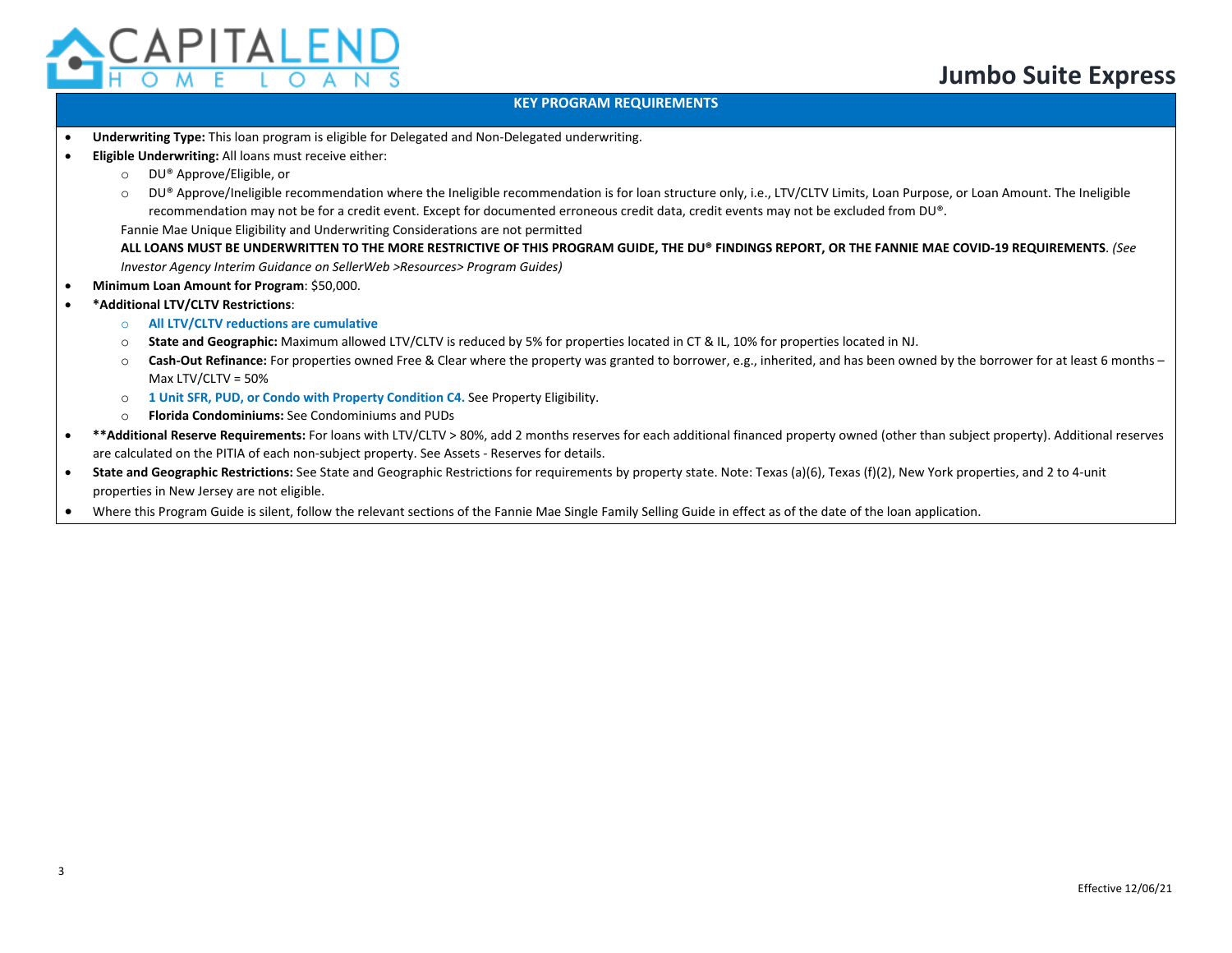

| <b>Topic</b><br><b>Investor Guide Reference (Last</b><br>Updated)                                                          | <b>JUMBO SUITE EXPRESS PROGRAM GUIDELINES</b><br>Revisions since the last publications are in blue font                                                                                                                                                                                                                                                                                                                                                                                                                                                                                                                                                                                                                                                                                                                                                                                                                                                                                                                                                                                                                                                                                                                                                                                                                                                                                                                                                                                                                                                                                                                                                                                                                                                                                                                                                                                                                                                                                                                                                                                                                                                                                                                                                                                                                                                                                                                                                                                                                                     |  |  |  |  |  |  |
|----------------------------------------------------------------------------------------------------------------------------|---------------------------------------------------------------------------------------------------------------------------------------------------------------------------------------------------------------------------------------------------------------------------------------------------------------------------------------------------------------------------------------------------------------------------------------------------------------------------------------------------------------------------------------------------------------------------------------------------------------------------------------------------------------------------------------------------------------------------------------------------------------------------------------------------------------------------------------------------------------------------------------------------------------------------------------------------------------------------------------------------------------------------------------------------------------------------------------------------------------------------------------------------------------------------------------------------------------------------------------------------------------------------------------------------------------------------------------------------------------------------------------------------------------------------------------------------------------------------------------------------------------------------------------------------------------------------------------------------------------------------------------------------------------------------------------------------------------------------------------------------------------------------------------------------------------------------------------------------------------------------------------------------------------------------------------------------------------------------------------------------------------------------------------------------------------------------------------------------------------------------------------------------------------------------------------------------------------------------------------------------------------------------------------------------------------------------------------------------------------------------------------------------------------------------------------------------------------------------------------------------------------------------------------------|--|--|--|--|--|--|
| <b>General Underwriting Standards</b><br>12/6/2021                                                                         | Underwriting Type: This loan program is eligible for Delegated and Non-Delegated underwriting. See AUS and Underwriting Method in this program guide.<br>$\bullet$<br>Manual Underwriting: Manual underwriting is NOT accepted for any loans.<br>$\bullet$<br>Mortgage Insurance: Private mortgage insurance (PMI) is not required or allowed at any LTV.<br>$\bullet$                                                                                                                                                                                                                                                                                                                                                                                                                                                                                                                                                                                                                                                                                                                                                                                                                                                                                                                                                                                                                                                                                                                                                                                                                                                                                                                                                                                                                                                                                                                                                                                                                                                                                                                                                                                                                                                                                                                                                                                                                                                                                                                                                                      |  |  |  |  |  |  |
| Age of Loan at Delivery<br>5.3.1. Mortgage Loan File Age                                                                   | Maximum 45 days from settlement statement disbursement date (per HUD-1 or Closing Disclosure) of subject transaction until delivery of complete loan file to Investor.                                                                                                                                                                                                                                                                                                                                                                                                                                                                                                                                                                                                                                                                                                                                                                                                                                                                                                                                                                                                                                                                                                                                                                                                                                                                                                                                                                                                                                                                                                                                                                                                                                                                                                                                                                                                                                                                                                                                                                                                                                                                                                                                                                                                                                                                                                                                                                      |  |  |  |  |  |  |
| Age of Loan,<br><b>First Payment Date</b><br>5.3.1. Mortgage Loan File Age                                                 | Unless otherwise directed in the Desktop Underwriter® (DU®) Findings report, credit documents must be less than four (4) months old on date the Note is signed, B1-1-03,<br>$\bullet$<br>Allowable Age of Credit Documents and Federal Income Tax Returns.<br>Properties in Disaster Areas: Follow Fannie Mae requirements for age of documents when a property is in a declared disaster area granted individual assistance, B2-3-05 Properties<br>$\bullet$<br>Affected by a Disaster<br>First Payment Date: Loans must meet the First Payment Date requirements in Seller Guide Section 5.16, Prepaid Interest, First Payments, and Interest Credits and 3.1.3.23., Payment<br>$\bullet$<br>Terms which require:<br>No more than 62 days after the final closing disbursement date, and<br>$\circ$<br>On the first calendar day of the month<br>$\circ$                                                                                                                                                                                                                                                                                                                                                                                                                                                                                                                                                                                                                                                                                                                                                                                                                                                                                                                                                                                                                                                                                                                                                                                                                                                                                                                                                                                                                                                                                                                                                                                                                                                                                  |  |  |  |  |  |  |
| <b>Appraisal, Property Valuation</b><br>9.0. Appraisal<br>(Also see Appraisal Review and<br>Second Appraisal Requirements) | Appraisal Form: Irrespective of DU® Findings, a full URAR appraisal report with interior and exterior inspection on the appropriate Fannie Mae form is required for all properties.<br>$\bullet$<br>Reduced inspection types, such as exterior-only inspections, and property inspection waivers, such as the Fannie Mae Appraisal Waiver are not allowed. Also see Appraisal Review<br>and Second Appraisal Requirements.<br>All appraisals must be fully compliant with the Appraisal Independence Rule and the ECOA Valuation Rule. See Seller Guide, Section 9, Appraisal.<br><b>General Requirements:</b><br>Appraisals and appraisers must meet Fannie Mae requirements, B4-1, Appraisal Requirements, and the following Investor requirements:<br>$\circ$<br>All appraisals must be uploaded to the UCDP and receive a "successful" status and a Collateral Underwriter Risk Score, B4-1.1-06 Uniform Appraisal Dataset<br>(UAD) and the Uniform Collateral Data Portal.<br>Appraisers and supervisory appraisers appearing on the Fannie Mae AQM list as subject to 100% review or ineligible will render the appraisal ineligible for<br>٠<br>delivery to Investor.<br>Appraisals generated for third parties are NOT eligible.<br>$\blacksquare$<br>Appraisal transfers must meet all Appraiser Independence Requirements (AIR) as well as USPAP requirements. (See USPAP Advisory Opinions 26 & 27)<br>٠<br>Appraisals completed in the name of a lender different than the Seller or its originating TPO are not eligible.<br>$\blacksquare$<br><b>Appraisal Age:</b><br>To be utilized without an update, appraisals must be dated within 120 days prior to the Note Date.<br>$\circ$<br>No appraisal may be dated more than 180 days prior to the Note Date.<br>$\circ$<br>For appraisal reports dated more than 120 days, but ≤ to 180 days prior to the Note Date, an appraisal update is required as follows:<br>$\circ$<br>The appraiser must provide an appraisal update based on their exterior inspection of the subject property and knowledge of current market conditions, and<br>$\bullet$<br>The appraiser must acknowledge that the value of the subject property has not declined since the original appraisal date.<br>The update must be completed on Fannie Mae Form 1004D/Freddie Mac Form 442, and<br>The update must be dated within 60 days prior to the Note Date.<br>Appraisal Re-Use: The use of an appraisal utilized for a previous loan that has closed for the subject property is not permitted. |  |  |  |  |  |  |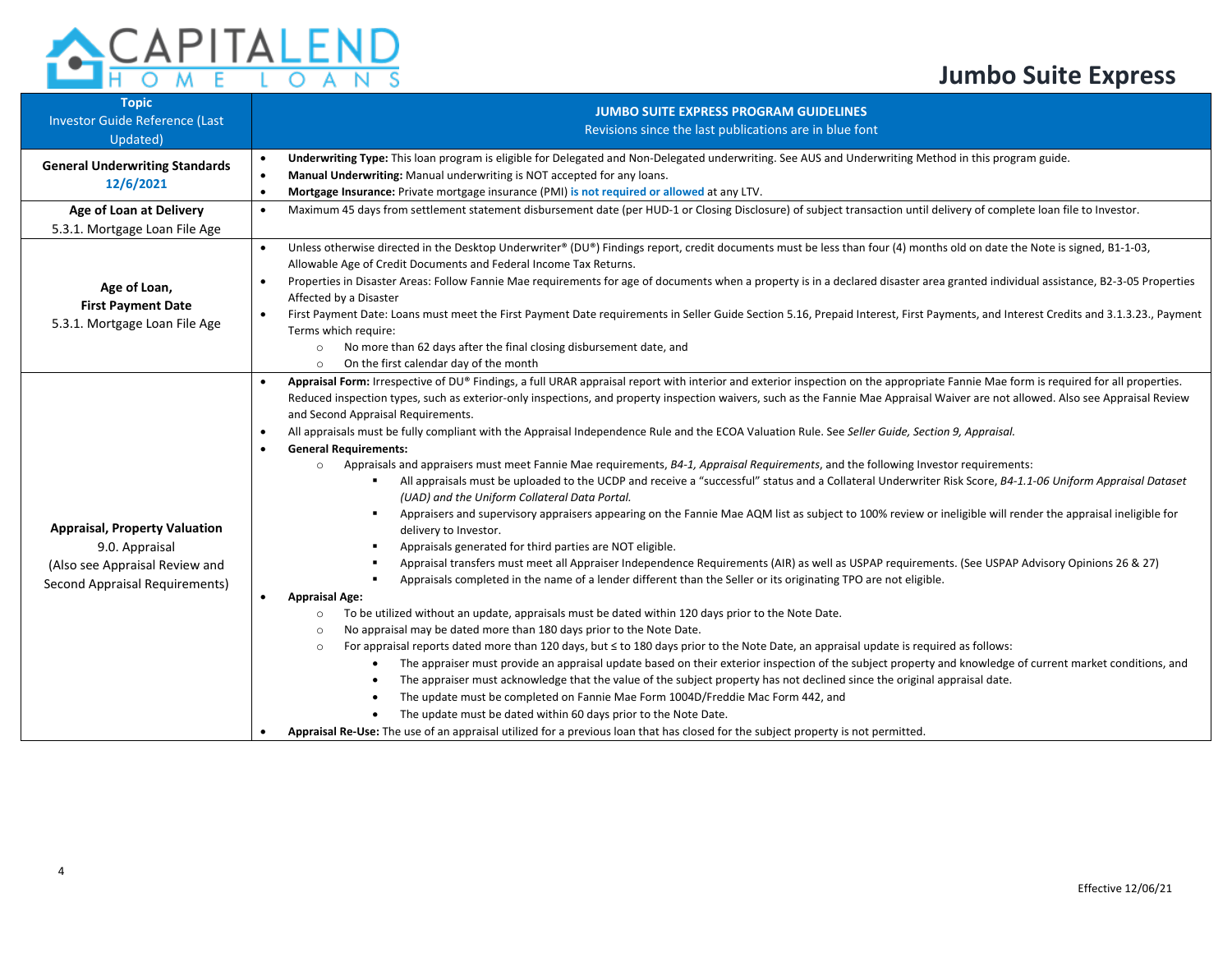# **CAPITALEND**

| <b>Topic</b><br>Investor Guide Reference (Last<br>Updated)                                                                    | <b>JUMBO SUITE EXPRESS PROGRAM GUIDELINES</b><br>Revisions since the last publications are in blue font                                                                                                    |                                                                                                                                                                                                                                                                                                                                                                                                                                                                                                                                                                                                                                                                             |  |  |  |  |  |
|-------------------------------------------------------------------------------------------------------------------------------|------------------------------------------------------------------------------------------------------------------------------------------------------------------------------------------------------------|-----------------------------------------------------------------------------------------------------------------------------------------------------------------------------------------------------------------------------------------------------------------------------------------------------------------------------------------------------------------------------------------------------------------------------------------------------------------------------------------------------------------------------------------------------------------------------------------------------------------------------------------------------------------------------|--|--|--|--|--|
|                                                                                                                               | For all transactions: The following appraisal review and second appraisal requirements apply, based on transaction type and combined loan amounts, (first lien plus any subordinate<br>liens), as follows: |                                                                                                                                                                                                                                                                                                                                                                                                                                                                                                                                                                                                                                                                             |  |  |  |  |  |
|                                                                                                                               | <b>Purchase Transactions</b>                                                                                                                                                                               |                                                                                                                                                                                                                                                                                                                                                                                                                                                                                                                                                                                                                                                                             |  |  |  |  |  |
|                                                                                                                               | If the combined loan amounts are:                                                                                                                                                                          | <b>Appraisal Requirements:</b>                                                                                                                                                                                                                                                                                                                                                                                                                                                                                                                                                                                                                                              |  |  |  |  |  |
|                                                                                                                               | ≤ to \$2,000,000                                                                                                                                                                                           | One full URAR appraisal report with interior and exterior inspection on appropriate Fannie Mae form<br>$\bullet$<br>Appraisal must be uploaded to the UCDP and receive a Collateral Underwriter Risk Score<br>$\circ$                                                                                                                                                                                                                                                                                                                                                                                                                                                       |  |  |  |  |  |
|                                                                                                                               | >\$2,000,000                                                                                                                                                                                               | Two full URAR appraisal reports with interior and exterior inspection on appropriate Fannie Mae form<br>$\bullet$<br>The appraisal with the lower of the two values must be uploaded to the UCDP and receive a Collateral Underwriter Risk Score<br>$\circ$                                                                                                                                                                                                                                                                                                                                                                                                                 |  |  |  |  |  |
|                                                                                                                               |                                                                                                                                                                                                            | <b>Refinance Transactions</b>                                                                                                                                                                                                                                                                                                                                                                                                                                                                                                                                                                                                                                               |  |  |  |  |  |
|                                                                                                                               | If the combined loan amounts are:                                                                                                                                                                          | <b>Appraisal Requirements:</b>                                                                                                                                                                                                                                                                                                                                                                                                                                                                                                                                                                                                                                              |  |  |  |  |  |
|                                                                                                                               | ≤ to \$1,500,000                                                                                                                                                                                           | One full URAR appraisal report with interior and exterior inspection on appropriate Fannie Mae form<br>Appraisal must be uploaded to the UCDP and receive a Collateral Underwriter Risk Score<br>$\circ$                                                                                                                                                                                                                                                                                                                                                                                                                                                                    |  |  |  |  |  |
| <b>Appraisal Review and Second</b>                                                                                            | >\$1,500,000                                                                                                                                                                                               | Two full URAR appraisal reports with interior and exterior inspection on appropriate Fannie Mae form<br>The appraisal with the lower of the two values must be uploaded to the UCDP and receive a Collateral Underwriter Risk Score<br>$\circ$                                                                                                                                                                                                                                                                                                                                                                                                                              |  |  |  |  |  |
| Appraisal<br><b>Requirements</b><br>9.0. Appraisal<br>9.9. Property Flipping and<br>Purchase Contract Assignment<br>10/4/2021 | Second Appraisal Requirements:<br>$\circ$<br>AMC as the original appraisal is acceptable.<br>$\Omega$<br>Third Party Review Requirements:<br>$\bullet$<br>$\circ$<br>$\Omega$                              | The second appraisal must be completed by a different appraiser not affiliated with the original appraiser or appraisal company. A second appraisal ordered through the same<br>The appraised value for underwriting purposes is the lower of the purchase price or the two appraisals.<br>For appraisals with a Collateral Underwriter Risk Score of 2.5 or less, no third party review is required.<br>For appraisals with a Collateral Underwriter Risk Score greater than 2.5, a Clear Capital Collateral Desktop Analysis – (CDA) is required.<br>The following requirements apply for all transactions utilizing a Clear Capital Collateral Desktop Analysis - (CDA): |  |  |  |  |  |
|                                                                                                                               | If the CDA finding is:                                                                                                                                                                                     | <b>Appraisal Requirements:</b>                                                                                                                                                                                                                                                                                                                                                                                                                                                                                                                                                                                                                                              |  |  |  |  |  |
|                                                                                                                               | ≤ to \$1,500,000                                                                                                                                                                                           | One full URAR appraisal report with interior and exterior inspection on appropriate Fannie Mae form<br>Appraisal must be uploaded to the UCDP and receive a Collateral Underwriter Risk Score<br>$\circ$                                                                                                                                                                                                                                                                                                                                                                                                                                                                    |  |  |  |  |  |
|                                                                                                                               | >\$1,500,000                                                                                                                                                                                               | Two full URAR appraisal reports with interior and exterior inspection on appropriate Fannie Mae form<br>$\bullet$<br>The appraisal with the lower of the two values must be uploaded to the UCDP and receive a Collateral Underwriter Risk Score<br>$\circ$                                                                                                                                                                                                                                                                                                                                                                                                                 |  |  |  |  |  |
|                                                                                                                               | Contract Assignments for additional appraisal review requirements.                                                                                                                                         | CDA Release Form: If a CDA is required, Investor reserves the right to require the Seller to provide the CDA Release Form.<br>A sample Clear Capital CDA Release Form is available at SellerWeb/Resources/Documents and Forms.<br>Sellers should use this sample form, or a form with equivalent language.<br>Ordering a CDA: For ordering instructions see the Clear Capital Appraisal Review Products User Guide at SellerWeb/Resources/User Guides.<br>Prior Sale within 180 Days: For purchase transactions, if there has been a sale or ownership transfer of subject property within the previous 180 days, see Property Flipping, Purchase                           |  |  |  |  |  |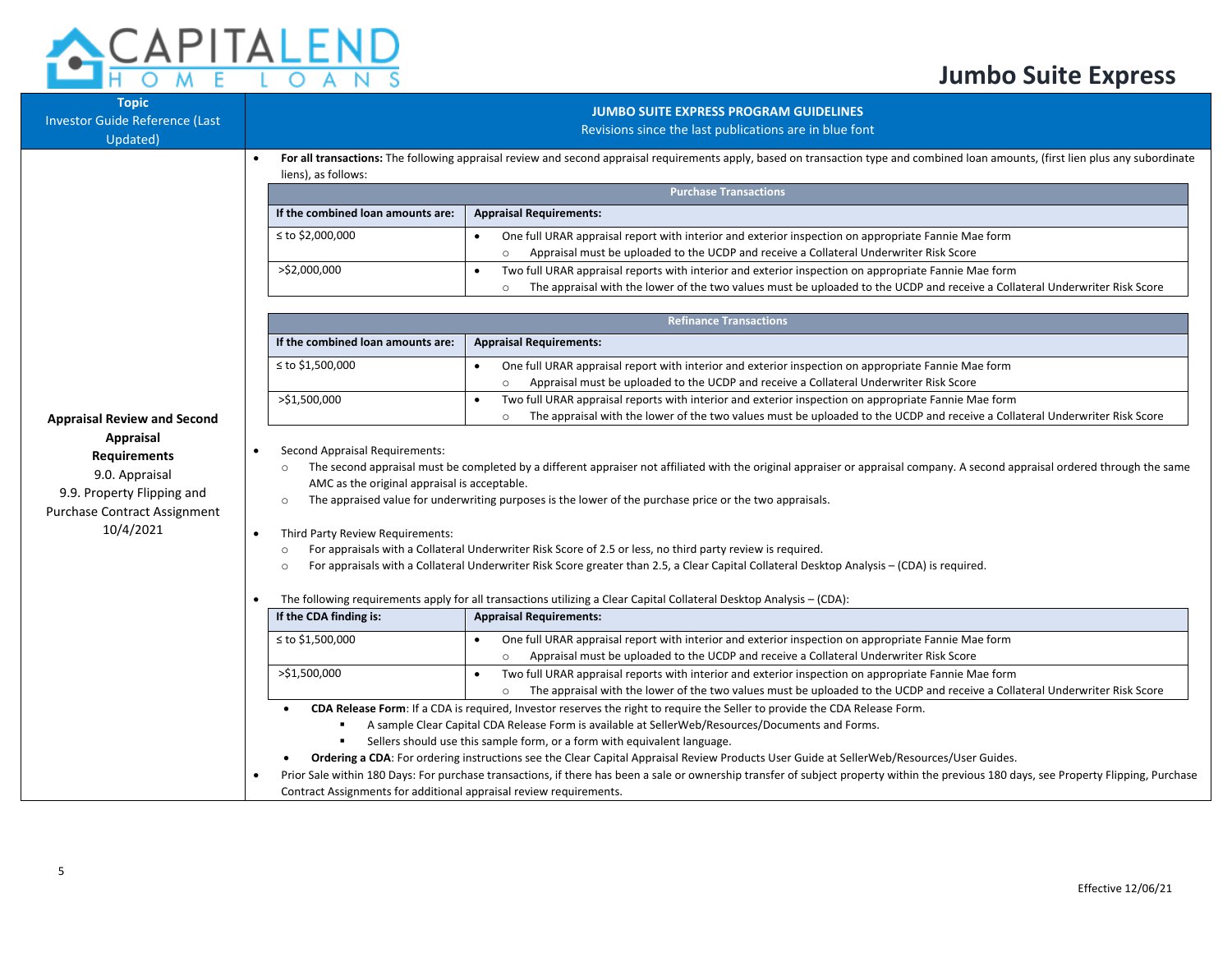#### $\overline{\mathsf{A}}$  $\circ$ S N

| <b>Topic</b><br><b>Investor Guide Reference (Last</b><br>Updated) | <b>JUMBO SUITE EXPRESS PROGRAM GUIDELINES</b><br>Revisions since the last publications are in blue font                                                                                                                                                                                                                   |  |  |  |  |  |  |  |
|-------------------------------------------------------------------|---------------------------------------------------------------------------------------------------------------------------------------------------------------------------------------------------------------------------------------------------------------------------------------------------------------------------|--|--|--|--|--|--|--|
|                                                                   | Follow Fannie Mae requirements, B3-4, Asset Assessment.<br>$\bullet$                                                                                                                                                                                                                                                      |  |  |  |  |  |  |  |
|                                                                   | For assets verified using the DU Validation Service, see B3-2-02, DU Validation Service.<br>$\bullet$                                                                                                                                                                                                                     |  |  |  |  |  |  |  |
|                                                                   | For direct verification by a third-party asset verification vendor, see B3-4.2-01, B3-4.2-01, Verification of Deposits and Asset.<br>$\bullet$                                                                                                                                                                            |  |  |  |  |  |  |  |
| <b>Asset Documentation</b>                                        | DU® will analyze the risk factors for all borrowers on the loan regardless of occupancy, including income, assets, liabilities and credit, B2-2-04, Guarantors, Co-Signers, or Non-<br>$\bullet$                                                                                                                          |  |  |  |  |  |  |  |
|                                                                   | Occupant Borrowers on the Subject Transaction                                                                                                                                                                                                                                                                             |  |  |  |  |  |  |  |
|                                                                   | Also, see Interested Party Contributions and Lender Contributions<br>$\bullet$                                                                                                                                                                                                                                            |  |  |  |  |  |  |  |
|                                                                   | Loan transactions with Community Seconds® are not eligible in this program. See Secondary (Subordinate) Financing.<br>$\bullet$                                                                                                                                                                                           |  |  |  |  |  |  |  |
|                                                                   | For reserve requirements when there are multiple financed properties for the same borrower, see Assets - Reserves.<br>$\bullet$                                                                                                                                                                                           |  |  |  |  |  |  |  |
|                                                                   | A minimum down payment of 5% of the purchase price from the borrower's own funds is required for any purchase transaction. These funds cannot be from a non-occupant co-<br>$\bullet$                                                                                                                                     |  |  |  |  |  |  |  |
| <b>Assets - Borrower Required Funds</b>                           | borrower or from a gift, B3-4.3-04, Personal Gifts. A borrower's real estate commission from the subject property cannot be used to satisfy the minimum down payment                                                                                                                                                      |  |  |  |  |  |  |  |
|                                                                   | requirement.                                                                                                                                                                                                                                                                                                              |  |  |  |  |  |  |  |
|                                                                   | <b>General Reserve Requirements:</b>                                                                                                                                                                                                                                                                                      |  |  |  |  |  |  |  |
|                                                                   | Minimum Months' Reserves: See the Product Matrix for minimum number of months reserves required.<br>$\bullet$                                                                                                                                                                                                             |  |  |  |  |  |  |  |
| <b>Assets - Reserves</b>                                          | The minimum number of months' reserves is based on the subject property's PITIA, including payment for any secondary/subordinate financing.<br>$\circ$                                                                                                                                                                    |  |  |  |  |  |  |  |
|                                                                   | <b>Additional Reserves:</b><br>$\bullet$                                                                                                                                                                                                                                                                                  |  |  |  |  |  |  |  |
|                                                                   | Additional Financed Properties: For loans with LTV/CLTV > 80%, add 2 months reserves. Additional reserves are calculated on the PITIA of each non-subject property.<br>$\circ$                                                                                                                                            |  |  |  |  |  |  |  |
| Assets - 1031 Tax Deferred Exchanges                              | Transactions that are 1031 Tax Deferred Exchanges are eligible for delivery to Investor with the following restriction:<br>$\bullet$                                                                                                                                                                                      |  |  |  |  |  |  |  |
| 10.4.9. 1031 Tax Deferred Exchanges                               | Investment property purchases only.<br>$\circ$                                                                                                                                                                                                                                                                            |  |  |  |  |  |  |  |
|                                                                   | <b>Underwriting Type: Delegated and Non-Delegated Underwriting.</b>                                                                                                                                                                                                                                                       |  |  |  |  |  |  |  |
|                                                                   | Underwriting Eligibility: This Program requires the Seller to utilize Fannie Mae Desktop Underwriter (DU®). All loans must be underwritten to the more restrictive of this<br>$\circ$<br>program guide, the DU Findings report, or the Fannie Mae COVID-19 requirements. See Investor Agency Interim Guidance - COVID-19. |  |  |  |  |  |  |  |
|                                                                   | Desktop Underwriter® - All loans must receive either:                                                                                                                                                                                                                                                                     |  |  |  |  |  |  |  |
|                                                                   | A DU Approve/Eligible recommendation, or<br>$\circ$                                                                                                                                                                                                                                                                       |  |  |  |  |  |  |  |
|                                                                   | A DU Approve/Ineligible recommendation where the Ineligible recommendation is for loan structure only, i.e., LTV/CLTV Limits, Loan Purpose, or Loan Amount. The<br>$\circ$                                                                                                                                                |  |  |  |  |  |  |  |
| <b>AUS and Underwriting Method</b>                                | Ineligible recommendation may not be for a credit event. Except for documented erroneous credit data, credit events may not be excluded from DU®. See B3-2-09,                                                                                                                                                            |  |  |  |  |  |  |  |
| 10.4. General Mortgage Loan and                                   | Erroneous Credit Report Data.                                                                                                                                                                                                                                                                                             |  |  |  |  |  |  |  |
| <b>Transaction Eligibility</b>                                    | Loans utilizing DU Validation Service for income, employment, or assets are eligible under this program. See B3-2-02, DU Validation Service. See Tax Transcripts within this<br>$\circ$                                                                                                                                   |  |  |  |  |  |  |  |
| 10/4/2021                                                         | program guide.                                                                                                                                                                                                                                                                                                            |  |  |  |  |  |  |  |
|                                                                   | Fannie Mae Unique Eligibility and Underwriting Considerations are not permitted. See B, Subpart B5 Unique Eligibility and Underwriting Considerations.<br>$\circ$                                                                                                                                                         |  |  |  |  |  |  |  |
|                                                                   | DU Underwriting Analysis report must meet Fannie Mae requirements, in B3-2-01, General Information on DU, B3-2-10 Accuracy of DU Data, DU Tolerances and Errors in the Credit<br>$\bullet$                                                                                                                                |  |  |  |  |  |  |  |
|                                                                   | Report and B3-6-02, Debt-to-Income Ratios.                                                                                                                                                                                                                                                                                |  |  |  |  |  |  |  |
|                                                                   | Investor must have the actual DU "Underwriting Analysis Report" findings report of the Seller or the Seller's originating TPO, and does not accept another lender's DU Findings nor DU<br>$\bullet$                                                                                                                       |  |  |  |  |  |  |  |
|                                                                   | "Underwriting Findings" reports.                                                                                                                                                                                                                                                                                          |  |  |  |  |  |  |  |
|                                                                   | Manual underwriting is NOT accepted for any loans, including loans with errors in the credit report.<br>$\bullet$                                                                                                                                                                                                         |  |  |  |  |  |  |  |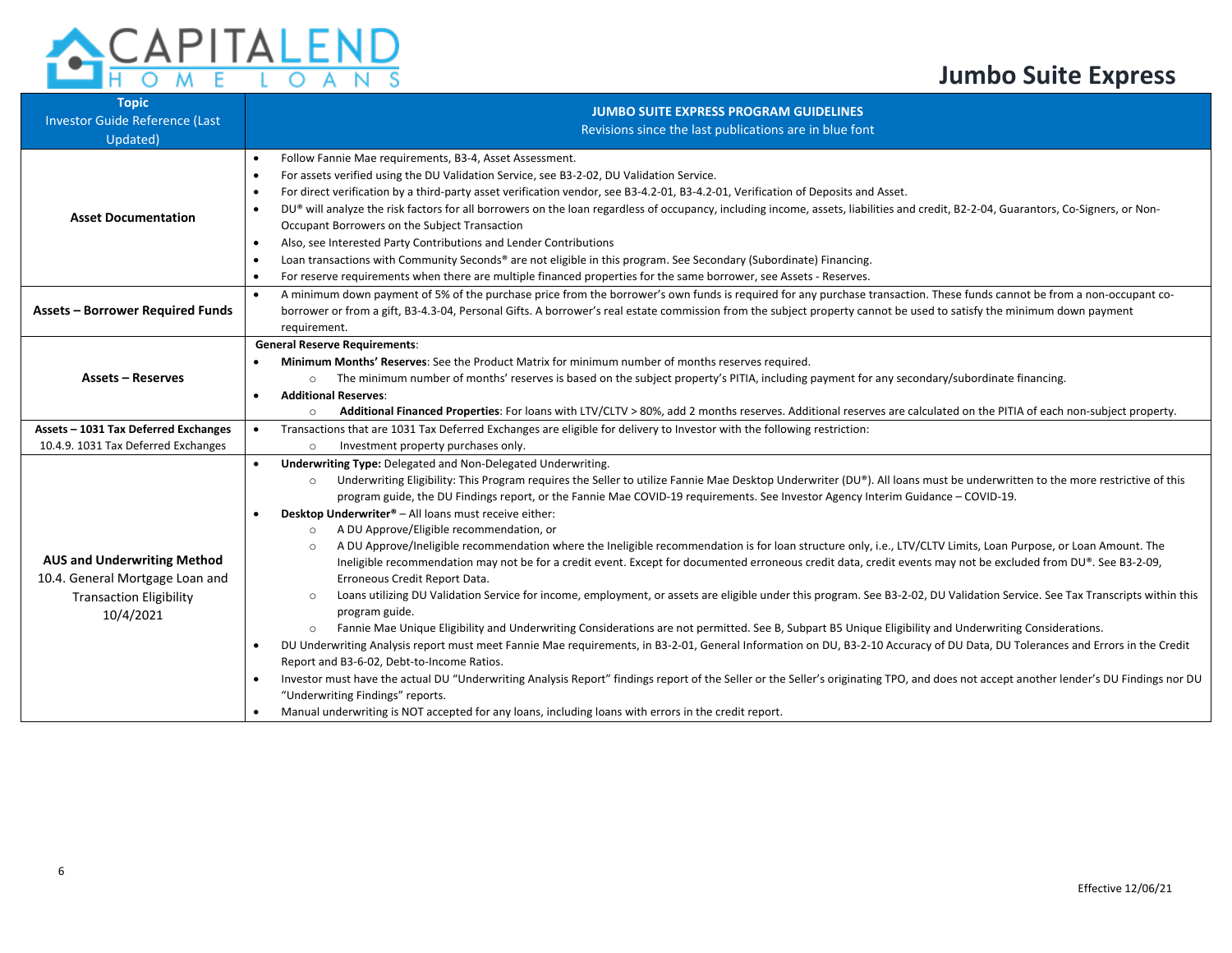| <b>ACAPITALEND</b> |  |  |  |  |  |
|--------------------|--|--|--|--|--|
|                    |  |  |  |  |  |

| <b>Topic</b>                                                                                                 |                                                                                                                                                                                                                                                                                                                                                                                                                                                                                                                                                                                                             | <b>JUMBO SUITE EXPRESS PROGRAM GUIDELINES</b>                                                                                                                                                                                                                                                                                                                                                                                                                                                                                                                                                                                                                                                                                                                                                                                                                                              |                                                                                                                                                                                                                                                                                                                                                                                                                                                                                                                                                                                                                                                                                                                                                                                                                                                                                                               |                                                                                                                                                                                                                                                                                                                                                                                                                                                                                                                                                                                                                                                                                                                                                                                                                                                                                                           |  |  |  |
|--------------------------------------------------------------------------------------------------------------|-------------------------------------------------------------------------------------------------------------------------------------------------------------------------------------------------------------------------------------------------------------------------------------------------------------------------------------------------------------------------------------------------------------------------------------------------------------------------------------------------------------------------------------------------------------------------------------------------------------|--------------------------------------------------------------------------------------------------------------------------------------------------------------------------------------------------------------------------------------------------------------------------------------------------------------------------------------------------------------------------------------------------------------------------------------------------------------------------------------------------------------------------------------------------------------------------------------------------------------------------------------------------------------------------------------------------------------------------------------------------------------------------------------------------------------------------------------------------------------------------------------------|---------------------------------------------------------------------------------------------------------------------------------------------------------------------------------------------------------------------------------------------------------------------------------------------------------------------------------------------------------------------------------------------------------------------------------------------------------------------------------------------------------------------------------------------------------------------------------------------------------------------------------------------------------------------------------------------------------------------------------------------------------------------------------------------------------------------------------------------------------------------------------------------------------------|-----------------------------------------------------------------------------------------------------------------------------------------------------------------------------------------------------------------------------------------------------------------------------------------------------------------------------------------------------------------------------------------------------------------------------------------------------------------------------------------------------------------------------------------------------------------------------------------------------------------------------------------------------------------------------------------------------------------------------------------------------------------------------------------------------------------------------------------------------------------------------------------------------------|--|--|--|
| <b>Investor Guide Reference (Last</b>                                                                        | Revisions since the last publications are in blue font                                                                                                                                                                                                                                                                                                                                                                                                                                                                                                                                                      |                                                                                                                                                                                                                                                                                                                                                                                                                                                                                                                                                                                                                                                                                                                                                                                                                                                                                            |                                                                                                                                                                                                                                                                                                                                                                                                                                                                                                                                                                                                                                                                                                                                                                                                                                                                                                               |                                                                                                                                                                                                                                                                                                                                                                                                                                                                                                                                                                                                                                                                                                                                                                                                                                                                                                           |  |  |  |
| Updated)<br><b>Borrower Eligibility</b><br>10.5. Borrower Eligibility<br>10.6 Trust Eligibility<br>12/6/2021 | $\bullet$                                                                                                                                                                                                                                                                                                                                                                                                                                                                                                                                                                                                   | Homes, the maximum loans to one borrower is (1) loan.<br>$\circ$<br>$\circ$<br>$\circ$<br>$\circ$<br>(ITIN) are not eligible.<br>$\circ$<br>Eligible Borrower Types are limited to:<br>U.S. Citizens<br>$\circ$<br><b>Permanent Resident Aliens</b><br>$\circ$<br>Inter Vivos Revocable "Living" Trusts<br>$\circ$<br><b>Ineligible Borrower Types:</b><br>Non-Permanent Resident Aliens, Non-Resident Aliens or Other<br>$\circ$<br>Person(s) with diplomatic immunity or a Foreign Politically Exposed Person(s).<br>$\circ$<br><b>Foreign Nationals</b><br>$\circ$<br>Investor employees are ineligible.<br>$\circ$<br>$\circ$<br>$\circ$<br>ineligible.<br>Principal, Owners, and Employees of Investor approved Sellers are ineligible.<br>$\circ$<br>All Borrowers must also meet the following Investor requirements:<br>$\circ$<br>Maximum four (4) Borrowers per loan.<br>$\circ$ | All Borrowers must meet Fannie Mae and Investor Borrower eligibility requirements, B2-2 Borrower Eligibility, including:<br>Note: If title is taken in Inter Vivos trust, POA cannot be used. See Trusts in this program guide.<br>Eligible Non-U.S. citizen borrowers must meet Fannie Mae requirements for non-U.S. citizens, B2-2-02 Non-U.S. Citizen Borrower Eligibility Requirements.<br>All Borrowers meet Fannie Mae requirements for Continuity of Income, B3-3.1-01, General Income Information.<br>No Borrower is a Corporation, Limited Liability Company (LLC), partnership or other business entity, B2-2-01.<br>Nevada®, Bridge Bank, First Independent Bank®, Torrey Pines Bank, Alliance Association Bank®, or Western Alliance Equipment Finance are ineligible.<br>All non-U.S. citizen Borrowers meet the proof of lawful residency documentation requirements listed in the table below. | Investor Loans to One Borrower: Maximum exposure to Investor in this program is the lessor of 4 loans or combined loan amounts totaling \$4 million. For loans secured by Second<br>Borrowers must be a natural person or an eligible Inter Vivos Revocable "Living" trust, B2-2, Borrower Eligibility. (See Leasehold and Life Estates in this program guide.)<br>All Borrowers must have a valid social security number, B2-2-01, General Borrower Eligibility Requirements. Borrowers with an Individual Taxpayer Identification Number<br>Employees of Western Alliance Bancorporation®, its subsidiaries, or divisions, including but not limited to Western Alliance Bank®, Alliance Bank of Arizona®, Bank of<br>Insiders or their related interests, such as inter-vivos revocable trusts, of Western Alliance Bancorporation, its subsidiaries, or divisions, as defined under Regulation O, are |  |  |  |
|                                                                                                              |                                                                                                                                                                                                                                                                                                                                                                                                                                                                                                                                                                                                             | Maximum four (4) properties serviced by Investor per Borrower.<br>$\circ$<br>Non-U.S. Citizen Proof of Lawful Residency Documentation Requirements                                                                                                                                                                                                                                                                                                                                                                                                                                                                                                                                                                                                                                                                                                                                         |                                                                                                                                                                                                                                                                                                                                                                                                                                                                                                                                                                                                                                                                                                                                                                                                                                                                                                               |                                                                                                                                                                                                                                                                                                                                                                                                                                                                                                                                                                                                                                                                                                                                                                                                                                                                                                           |  |  |  |
|                                                                                                              |                                                                                                                                                                                                                                                                                                                                                                                                                                                                                                                                                                                                             | <b>Permanent Resident Alien</b>                                                                                                                                                                                                                                                                                                                                                                                                                                                                                                                                                                                                                                                                                                                                                                                                                                                            | <b>Non-Permanent Resident Alien</b>                                                                                                                                                                                                                                                                                                                                                                                                                                                                                                                                                                                                                                                                                                                                                                                                                                                                           | Non-Resident Alien or Other                                                                                                                                                                                                                                                                                                                                                                                                                                                                                                                                                                                                                                                                                                                                                                                                                                                                               |  |  |  |
|                                                                                                              |                                                                                                                                                                                                                                                                                                                                                                                                                                                                                                                                                                                                             | Permanent Resident Card (Green Card), or<br>Passport with USCIS I-551 stamp                                                                                                                                                                                                                                                                                                                                                                                                                                                                                                                                                                                                                                                                                                                                                                                                                | Not Eligible                                                                                                                                                                                                                                                                                                                                                                                                                                                                                                                                                                                                                                                                                                                                                                                                                                                                                                  | Not Eligible                                                                                                                                                                                                                                                                                                                                                                                                                                                                                                                                                                                                                                                                                                                                                                                                                                                                                              |  |  |  |
|                                                                                                              | All guarantors, co-signers and non-occupant borrowers whose income is considered in qualifying and/or who sign the Note, must meet the Investor "Borrower Eligibility"<br>requirements above and Fannie Mae eligibility requirements, B2-2-04, Guarantors, Co-Signers or Non-Occupant Co-Borrowers. (Note: Guarantors and co-signers must sign the Note.)<br>DU® will analyze the risk factors for all borrowers on the loan regardless of occupancy, including income, assets, liabilities and credit, B2-2-04.<br>Multiple Financed Properties: See Multiple Financed Properties for the Same Borrower(s) |                                                                                                                                                                                                                                                                                                                                                                                                                                                                                                                                                                                                                                                                                                                                                                                                                                                                                            |                                                                                                                                                                                                                                                                                                                                                                                                                                                                                                                                                                                                                                                                                                                                                                                                                                                                                                               |                                                                                                                                                                                                                                                                                                                                                                                                                                                                                                                                                                                                                                                                                                                                                                                                                                                                                                           |  |  |  |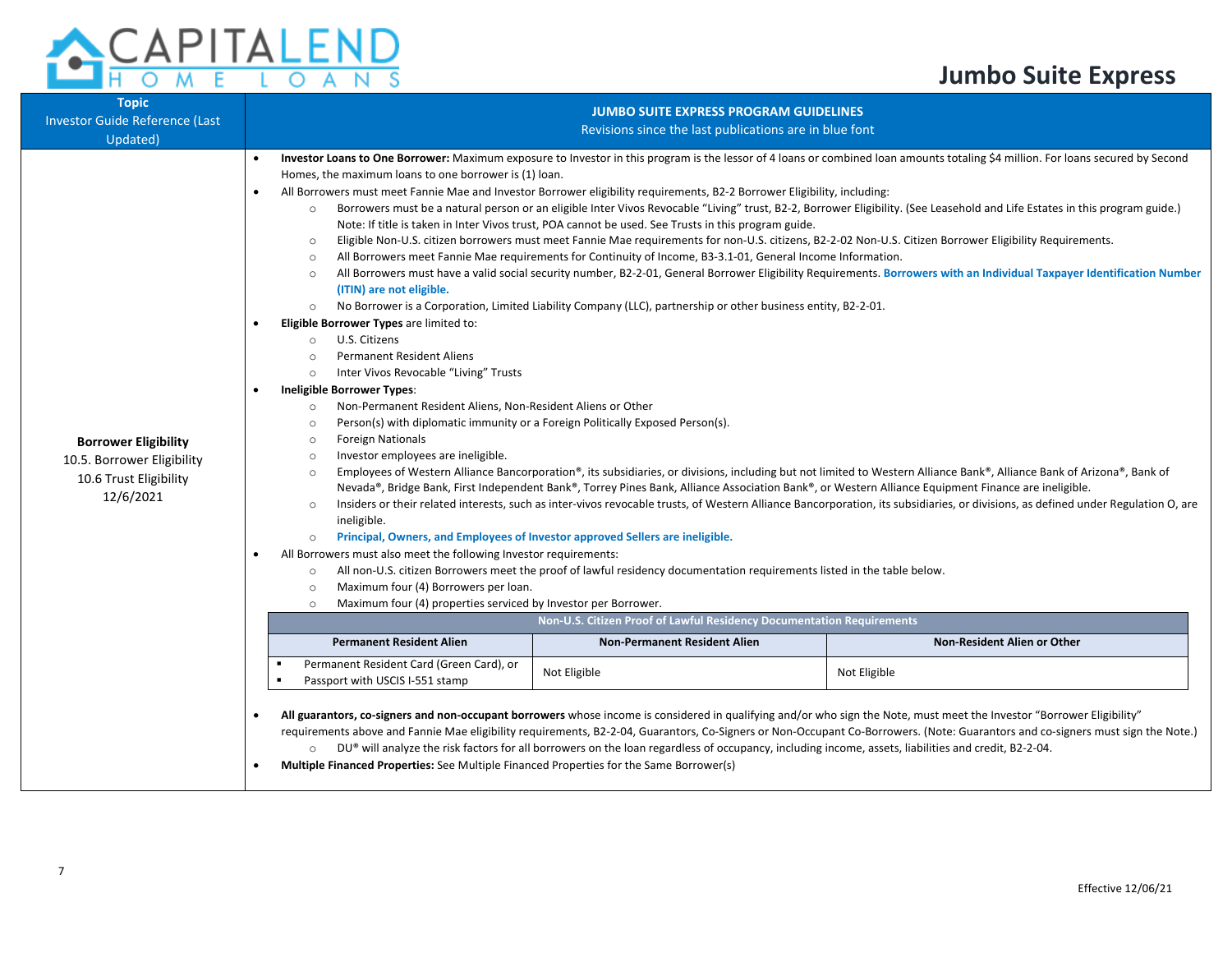

| <b>Topic</b><br>Investor Guide Reference (Last<br>Updated)                                                                                                          | <b>JUMBO SUITE EXPRESS PROGRAM GUIDELINES</b><br>Revisions since the last publications are in blue font                                                                                                                                                                                                                                                                                                                                                                                                                                                                                                                                                                                                                                                                                                                                                                                                                                                                                                                                                                                                                                                                                                                                                                                                                                                                                                                                                                                                                                                                                                                                                                                                                                                                                                                                                                                                                                                                                                                                                                                                                                                                                                                                                                                                                                                                                                                                                                                                                                                                                                                                                                                                                                                                                                                                                                                                                                                                                                                                                                                                                                                                                                                                                                                                                                                                                                                                 |  |  |  |  |  |
|---------------------------------------------------------------------------------------------------------------------------------------------------------------------|-----------------------------------------------------------------------------------------------------------------------------------------------------------------------------------------------------------------------------------------------------------------------------------------------------------------------------------------------------------------------------------------------------------------------------------------------------------------------------------------------------------------------------------------------------------------------------------------------------------------------------------------------------------------------------------------------------------------------------------------------------------------------------------------------------------------------------------------------------------------------------------------------------------------------------------------------------------------------------------------------------------------------------------------------------------------------------------------------------------------------------------------------------------------------------------------------------------------------------------------------------------------------------------------------------------------------------------------------------------------------------------------------------------------------------------------------------------------------------------------------------------------------------------------------------------------------------------------------------------------------------------------------------------------------------------------------------------------------------------------------------------------------------------------------------------------------------------------------------------------------------------------------------------------------------------------------------------------------------------------------------------------------------------------------------------------------------------------------------------------------------------------------------------------------------------------------------------------------------------------------------------------------------------------------------------------------------------------------------------------------------------------------------------------------------------------------------------------------------------------------------------------------------------------------------------------------------------------------------------------------------------------------------------------------------------------------------------------------------------------------------------------------------------------------------------------------------------------------------------------------------------------------------------------------------------------------------------------------------------------------------------------------------------------------------------------------------------------------------------------------------------------------------------------------------------------------------------------------------------------------------------------------------------------------------------------------------------------------------------------------------------------------------------------------------------------|--|--|--|--|--|
| <b>Compliance - Regulatory</b><br>Compliance<br>8.9.7. Borrower Ability to Repay<br>(ATR)<br>8.11. Regulation Z, TILA - Notice of<br><b>Rescission Requirements</b> | Ability to Repay Rule (ATR): All Mortgage Loans in this program, must meet the requirements of the "Ability to Repay" (ATR) Rule in 12 CFR §1026.43(c)(2).<br>٠<br>Qualified Mortgage (QM) Status: Loans in this program are not required to be QM loans and are not required to meet the requirements in 12 CFR §1026.43(e)(2).<br>$\bullet$<br>Appendix Q: Loans in this program are not required to meet the Standards for Determining Monthly Debt and Income in Appendix Q.<br>Homeownership Counseling Disclosure: A RESPA compliant Homeownership Counseling Disclosure must be provided with initial disclosures and documented in the loan file for all<br>loans delivered to Investor.<br>High Cost Limits: Loans exceeding any applicable federal, state or municipal High Cost limits are not eligible for purchase by Investor (e.g. HOEPA).<br><b>HPML/HPCT</b><br>$\bullet$<br>Investor will purchase a higher priced mortgage loan (HPML) or higher priced covered transaction (HPCT) that meets program and product eligibility guidelines, all<br>$\circ$<br>Applicable<br>Laws, and fully complies with Fannie Mae requirements, B2-1.4.-02, Mortgage Loan Eligibility are eligible.<br>$\circ$<br>HPML Escrow Rule requirements must be met for primary residence HPML, which includes maintaining an HPML compliant escrow for at least 5 years.<br>$\circ$<br>The TILA Higher-Priced Mortgage Loans (HPML) Escrow Rule Small Entity Compliance Guide is available at CFPB.gov.<br>٠<br>Reminder: DU® does not assess whether a loan is HPML or HPCT. Seller is responsible for this determination.<br>$\circ$<br>LE and CD: All Mortgage Loans in this program require an LE and CD, including all investment property transactions.<br>Refinance Transactions - CD: Requires use of Alternative Closing Disclosure H-25(E) - alternative form, Mortgage Loan Transaction Closing Disclosure - Refinance<br>$\circ$<br>Transaction, for all transactions without a property seller.<br>Regulation Z / TILA Right Of Rescission Requirements - Notice of Right to Cancel Requirements:<br>$\bullet$<br>For transactions with a new creditor, use H-8 Rescission Model Form (General), or a substantially similar notice.<br>$\circ$<br>For transactions with the original creditor, use H-9 Rescission Model Form (Refinancing with Original Creditor), or a substantially similar notice.<br>$\circ$<br>Under-Disclosed Total Finance Charge Requirement: Overlay to Regulation Z, 1026.23(g), Tolerances for Accuracy.<br>For all rescindable transactions with total finance charges under-disclosed by more than \$35, the following must be documented in the loan file:<br>$\circ$<br>If discovered prior-to-close:<br>٠<br>Borrower refund for all under-disclosed amounts was issued, and<br>$\circ$<br>Rescission was re-opened, and<br>$\circ$<br>Any additionally required waiting period was met before loan close.<br>$\circ$<br>If discovered post-close:<br>٠<br>Borrower refund for all under-disclosed amounts was issued, and<br>$\circ$<br>Rescission was re-opened, and<br>$\circ$<br>Additional rescission period has expired.<br>$\circ$<br>For non-rescindable transactions with total finance charges under-disclosed by more than \$100, the following must be documented<br>$\circ$<br>in the loan file:<br>$\circ$<br>Borrower refund issued for all under-disclosed amounts<br>$\circ$ |  |  |  |  |  |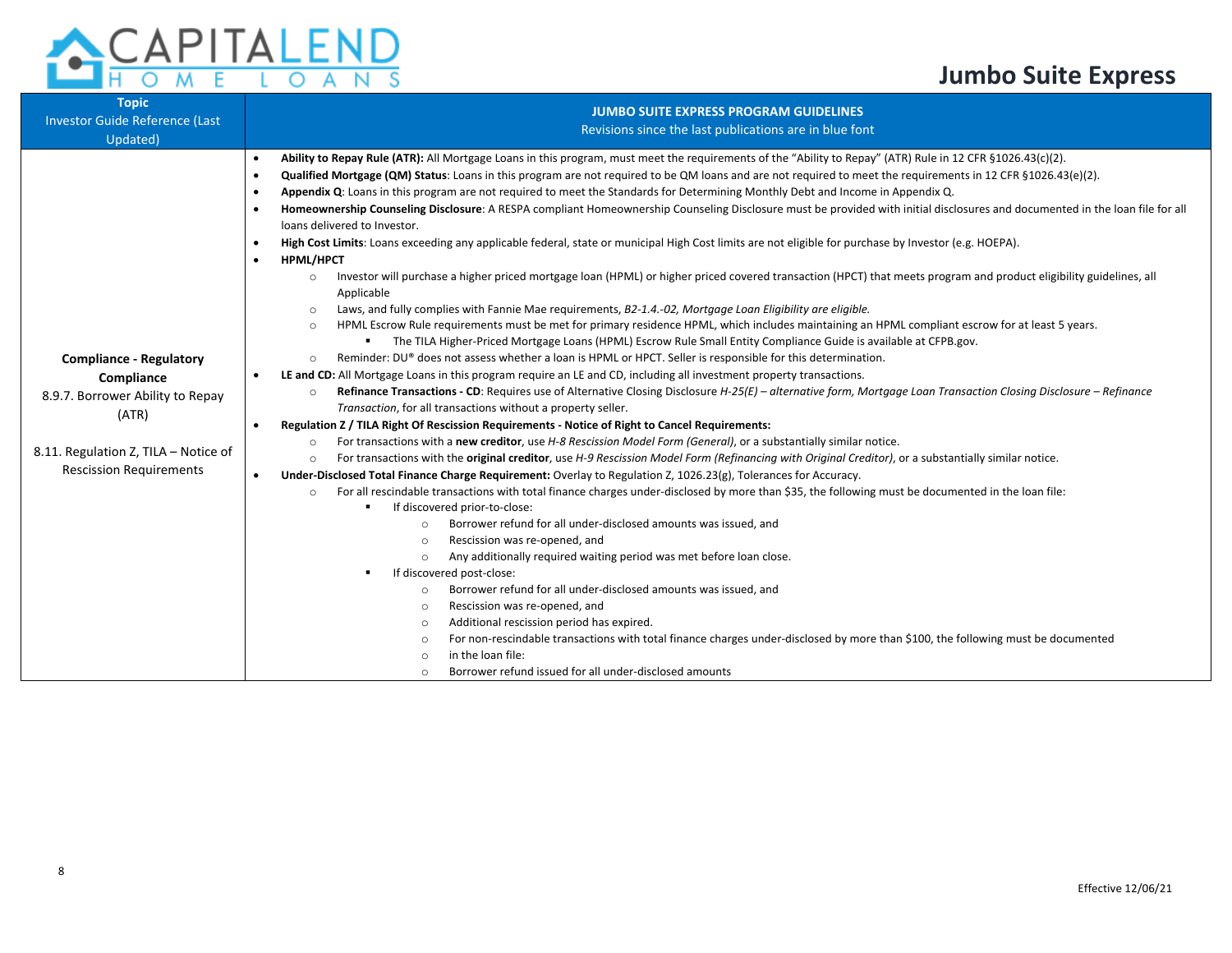

| <b>Topic</b><br><b>Investor Guide Reference (Last</b><br>Updated)              | <b>JUMBO SUITE EXPRESS PROGRAM GUIDELINES</b><br>Revisions since the last publications are in blue font                                                                                                                                                                                                                                                                                                                                                                                                                                                                                                                                                                                                                                                                                                                                                                                                                                                                                                                                                                                                                                                                                                                                                                                                                                                                                                                                                                                                                                                                                                                                                                                                                                                                                                                                                                                                                                                                                                                                                                                                                                                                                                                                                                                                                                                                                                                                                                                                                                                                                                                                                                                                                                                                                                                                                                                                                                                                                                                                                                                                                                                                                                                                                                                                                                                                                                                                                                                                                                                                                                                                                                                                                                                                                                                                                                                                                                                                                                                           |
|--------------------------------------------------------------------------------|-----------------------------------------------------------------------------------------------------------------------------------------------------------------------------------------------------------------------------------------------------------------------------------------------------------------------------------------------------------------------------------------------------------------------------------------------------------------------------------------------------------------------------------------------------------------------------------------------------------------------------------------------------------------------------------------------------------------------------------------------------------------------------------------------------------------------------------------------------------------------------------------------------------------------------------------------------------------------------------------------------------------------------------------------------------------------------------------------------------------------------------------------------------------------------------------------------------------------------------------------------------------------------------------------------------------------------------------------------------------------------------------------------------------------------------------------------------------------------------------------------------------------------------------------------------------------------------------------------------------------------------------------------------------------------------------------------------------------------------------------------------------------------------------------------------------------------------------------------------------------------------------------------------------------------------------------------------------------------------------------------------------------------------------------------------------------------------------------------------------------------------------------------------------------------------------------------------------------------------------------------------------------------------------------------------------------------------------------------------------------------------------------------------------------------------------------------------------------------------------------------------------------------------------------------------------------------------------------------------------------------------------------------------------------------------------------------------------------------------------------------------------------------------------------------------------------------------------------------------------------------------------------------------------------------------------------------------------------------------------------------------------------------------------------------------------------------------------------------------------------------------------------------------------------------------------------------------------------------------------------------------------------------------------------------------------------------------------------------------------------------------------------------------------------------------------------------------------------------------------------------------------------------------------------------------------------------------------------------------------------------------------------------------------------------------------------------------------------------------------------------------------------------------------------------------------------------------------------------------------------------------------------------------------------------------------------------------------------------------------------------------------------------------|
| <b>Condominiums and PUDs</b><br>10.7.5. Condominium Requirements<br>11/23/2021 | Sellers are responsible for determining that the projects meet all applicable Fannie Mae eligibility requirements. See B4-2, Project Standards. Effective for loans delivered on or after<br>$\bullet$<br>12/1/2021, Sellers must meet the temporary requirements for condo projects outlined in Lender Letter (LL-2021-14), except for CPM "Unavailable" Status, which is effective<br>immediately.<br>See the Investor Non-Delegated Condominium Project Review Quick Reference Guide for eligible review types for Non-Delegated underwriting.<br>Loan File Must Include:<br>$\bullet$<br>Uniform Underwriting and Transmittal Summary, Form 1008/1077, or equivalent, identifying the type of project review completed.<br>$\circ$<br>For condominium projects requiring a Full or Limited project review type, Fannie Mae Condominium Project Questionnaire Full Form (Fannie Mae Form 1076) or<br>$\circ$<br>equivalent.<br>Condominium Project Review - Fannie Mae review types eligible for delivery to Investor:<br>Limited Review, See B4-2.2-01, Limited Review Process.<br>$\circ$<br>Full Review (with or without Condo Project Manager™ (CPM™) - (See B4-2.2-02 and B4-2.2-03.)<br>$\circ$<br>Without CPM requires an Investor Lender Full Review Condo Project Eligibility Certification form, SellerWeb> Resources> Documents and Forms.<br>Sellers may utilize an "acceptable equivalent" form in lieu of the Investor Lender Full Review Condo Project Eligibility Certification form.<br>Requirements are provided on page 2 of the Investor form.<br>FHA Project Review - See B4-2.2-05, FHA-Approved Condo Review Eligibility.<br>$\circ$<br><b>Fannie Mae PERS</b> - See B4-2.2-06, Project Eligibility Review Service (PERS).<br>$\circ$<br>*Florida Condos: Additional eligibility restrictions, review requirements, and maximum LTV ratios apply, B4-2.1-01 Project Standards, B4-2.2-04 Geographic-Specific Condo Project<br>Considerations.<br>Waiver of Project Review: Project review requirements, including documentation of liability and fidelity/crime insurance, are waived for Detached Condo Units and 2- to 4-Unit<br>$\bullet$<br>Condo Projects, subject to all of the requirements in B4-2.1-02, Waiver of Project Review.<br>$\bullet$<br>Project Review Expiration: Project reviews must meet the timeline requirement in B4-2.1-01, Expiration for Project Reviews.<br>Condo Project Manager "Unavailable" Status: The Seller must check the CPM status on all loans that are secured by units in projects with five or more attached units. For CPM<br>$\bullet$<br>findings resulting in an "Unavailable" status, the loan will be ineligible for sale to Investor, regardless of the project review process used in underwriting the loan.<br>Ineligible Condominium Types and Project Types: Condominium projects must meet Fannie Mae requirements. See B4-2.1-03, Ineligible Projects for a list of ineligible project<br>$\bullet$<br>characteristics and related criteria. The following are not acceptable to Investor:<br>Fannie Mae ineligible (non-warrantable) condo projects, such as the following project characteristics:<br>$\circ$<br>New projects with undisclosed excessive sale or financing structures<br>Hotel Condominiums/Condotels<br>Conversions from hotels or motels unless the project was a gut rehabilitation, where the resulting condo units no longer have the characteristics of a<br>hotel/motel and meets the Fannie Mae requirements for an established project.<br>Multi-Dwelling Unit Condos<br>٠<br>Commercial or Mixed Use Space in excess of Fannie Mae's allocation limit (no more than 35%)<br>Litigation or pre-litigation involving the safety, structural soundness, habitability, or functional use of the project<br>٠<br>Single-entity ownership concentration in excess of Fannie Mae's eligibility limit within the project<br>٠<br>Subject property with unit size less than 650 square feet<br>$\circ$<br>Co-ops<br>$\circ$ |
|                                                                                | Manufactured Home Condominium Projects (MHCPs)<br>$\circ$<br>Condominium conversion seasoned less than three years<br>$\circ$                                                                                                                                                                                                                                                                                                                                                                                                                                                                                                                                                                                                                                                                                                                                                                                                                                                                                                                                                                                                                                                                                                                                                                                                                                                                                                                                                                                                                                                                                                                                                                                                                                                                                                                                                                                                                                                                                                                                                                                                                                                                                                                                                                                                                                                                                                                                                                                                                                                                                                                                                                                                                                                                                                                                                                                                                                                                                                                                                                                                                                                                                                                                                                                                                                                                                                                                                                                                                                                                                                                                                                                                                                                                                                                                                                                                                                                                                                     |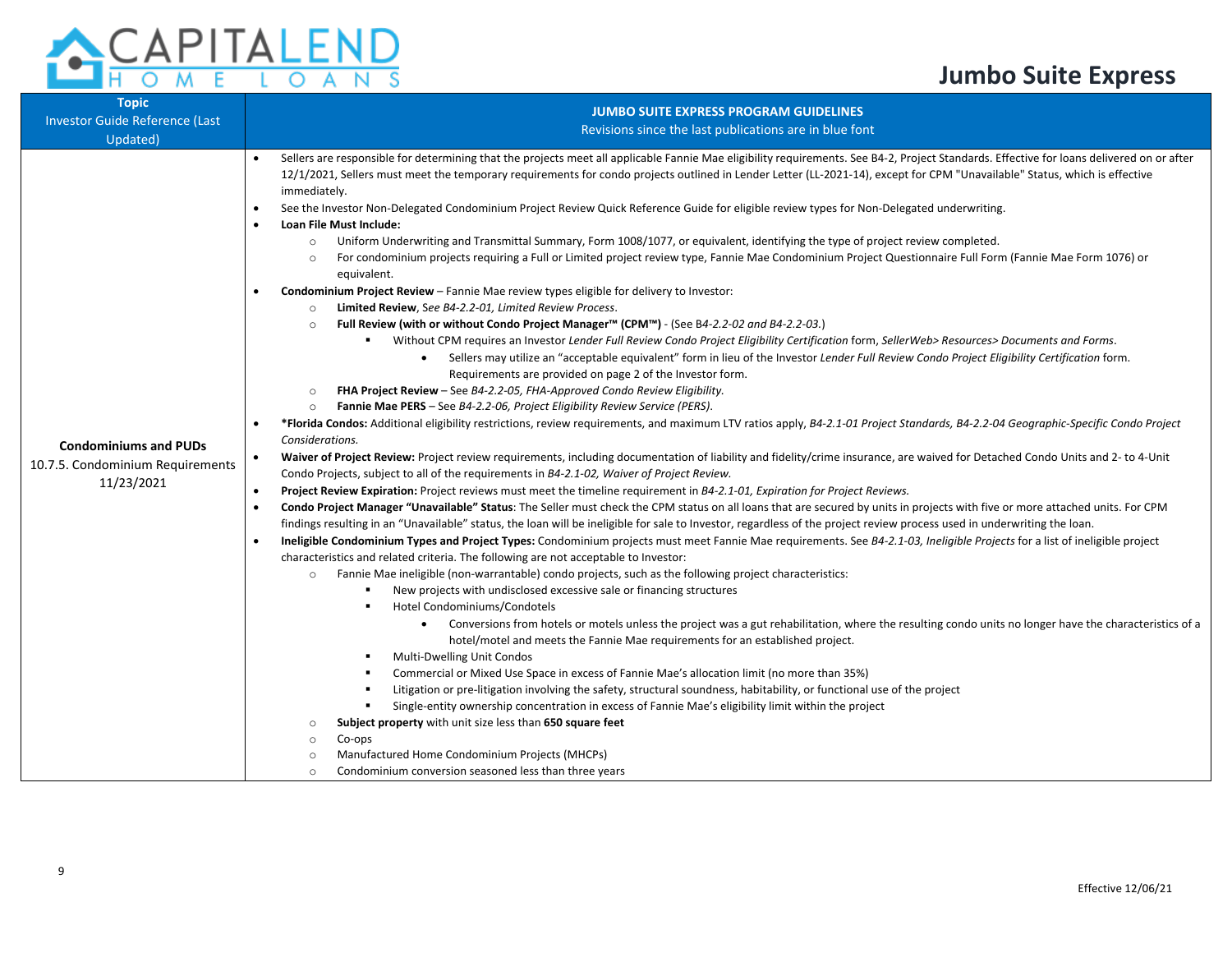

| <b>Topic</b><br><b>Investor Guide Reference (Last</b><br>Updated)                      | <b>JUMBO SUITE EXPRESS PROGRAM GUIDELINES</b><br>Revisions since the last publications are in blue font                                                                                                                                                                                                                                                                                                                                                                                                                                                           |                                                                                                                                                                                                                                                                                                                                                                                                                                                                                                                                                                                                                                                                                                                                                                                                                                                                                                                                                                                                                                                                                                                                                                                                                                                                                                                                                                                                                                                                                                                                                                                                                                                                                                                                                                                                                                                                                                                                                                                                                                                                                                                                                                                                                                                                                                                                                     |  |  |  |
|----------------------------------------------------------------------------------------|-------------------------------------------------------------------------------------------------------------------------------------------------------------------------------------------------------------------------------------------------------------------------------------------------------------------------------------------------------------------------------------------------------------------------------------------------------------------------------------------------------------------------------------------------------------------|-----------------------------------------------------------------------------------------------------------------------------------------------------------------------------------------------------------------------------------------------------------------------------------------------------------------------------------------------------------------------------------------------------------------------------------------------------------------------------------------------------------------------------------------------------------------------------------------------------------------------------------------------------------------------------------------------------------------------------------------------------------------------------------------------------------------------------------------------------------------------------------------------------------------------------------------------------------------------------------------------------------------------------------------------------------------------------------------------------------------------------------------------------------------------------------------------------------------------------------------------------------------------------------------------------------------------------------------------------------------------------------------------------------------------------------------------------------------------------------------------------------------------------------------------------------------------------------------------------------------------------------------------------------------------------------------------------------------------------------------------------------------------------------------------------------------------------------------------------------------------------------------------------------------------------------------------------------------------------------------------------------------------------------------------------------------------------------------------------------------------------------------------------------------------------------------------------------------------------------------------------------------------------------------------------------------------------------------------------|--|--|--|
| <b>COVID-19 Related Forbearance</b><br>3.1.3.5. Original Terms Unmodified<br>12/6/2021 | $\bullet$<br>$\circ$<br><b>General Eligibility Requirement:</b><br>$\circ$<br>$\circ$<br>$\circ$<br>mortgage loan.<br>$\Omega$<br>The following additional requirements apply by transaction type:<br><b>Transaction Type</b><br>Purchase<br>Rate & Term Refinance<br>Cash-Out Refinance                                                                                                                                                                                                                                                                          | The following applies to any COVID-19 related forbearance. For any forbearance not related to COVID-19 see Credit - Significant Derogatory Credit Events and Other Credit Events.<br>Additional Due Diligence: In addition to reviewing the credit report, the Seller must apply due diligence for each mortgage loan on which the borrower is obligated<br>(including co-signed and non-subject property transactions) to determine whether the payments are current as of the Note date.<br>• No mortgage loan on which the borrower is obligated may be in forbearance as of the Note date.<br>Borrower in forbearance with no missed payments:<br>A Borrower who was granted a Mortgage Payment Forbearance and continues to make payments as agreed under the terms of the original Note is not<br>considered delinquent or late, and shall be treated as if not in forbearance provided that documentation is provided that the Forbearance Plan is terminated at<br>or prior to the Note date.<br>Borrower in forbearance with missed payments resolved through a reinstatement:<br>Reinstatement prior to the application date: No additional source of funds documentation required.<br>Reinstatement after the application date: Document source of funds, see B3-4, Asset Assessment. Proceeds from refinance may not be used to reinstate any<br>Verify that the borrower has made at least three timely payments as of the Note date. See Fannie Mae Lender Letter (LL-2021-03)<br>Borrower in forbearance with missed payments resolved through a loss mitigation solution:<br>Verify that the borrower has made at least three timely payments as of the Note date. See Fannie Mae Lender Letter (LL-2021-03)<br><b>Requirements</b><br>Property securing the loan that was in forbearance must have been sold and the loan in forbearance paid in full as of the Note date<br>$\bullet$<br>Document that the subject transaction provides a benefit to the borrower, e.g., lower monthly payment, shorter loan term,<br>$\bullet$<br>elimination of mortgage insurance.<br>All proceeds from subject transaction must generally be used to pay off consumer debt, lowering the borrower's overall monthly<br>$\bullet$<br>obligations. Pay-off of debt must occur through loan closing and be documented on the Closing Disclosure. |  |  |  |
| <b>COVID-19 Requirements</b><br>12/6/2021                                              | The loan must be underwritten to the more restrictive of this Program Guide, the DU findings report, or the Fannie Mae COVID-19 requirements. See Investor Agency Interim<br>$\bullet$<br>Guidance - COVID19.<br>$\bullet$<br>Income:<br>Rental Income: Provide documentation for all rental income used to qualify that all rents due for the most recent two months have been received.<br>$\circ$<br>Unemployment Benefits: Not eligible for qualifying income.<br>$\circ$<br>Income from Furloughed Borrowers: Not eligible for qualifying income.<br>$\circ$ |                                                                                                                                                                                                                                                                                                                                                                                                                                                                                                                                                                                                                                                                                                                                                                                                                                                                                                                                                                                                                                                                                                                                                                                                                                                                                                                                                                                                                                                                                                                                                                                                                                                                                                                                                                                                                                                                                                                                                                                                                                                                                                                                                                                                                                                                                                                                                     |  |  |  |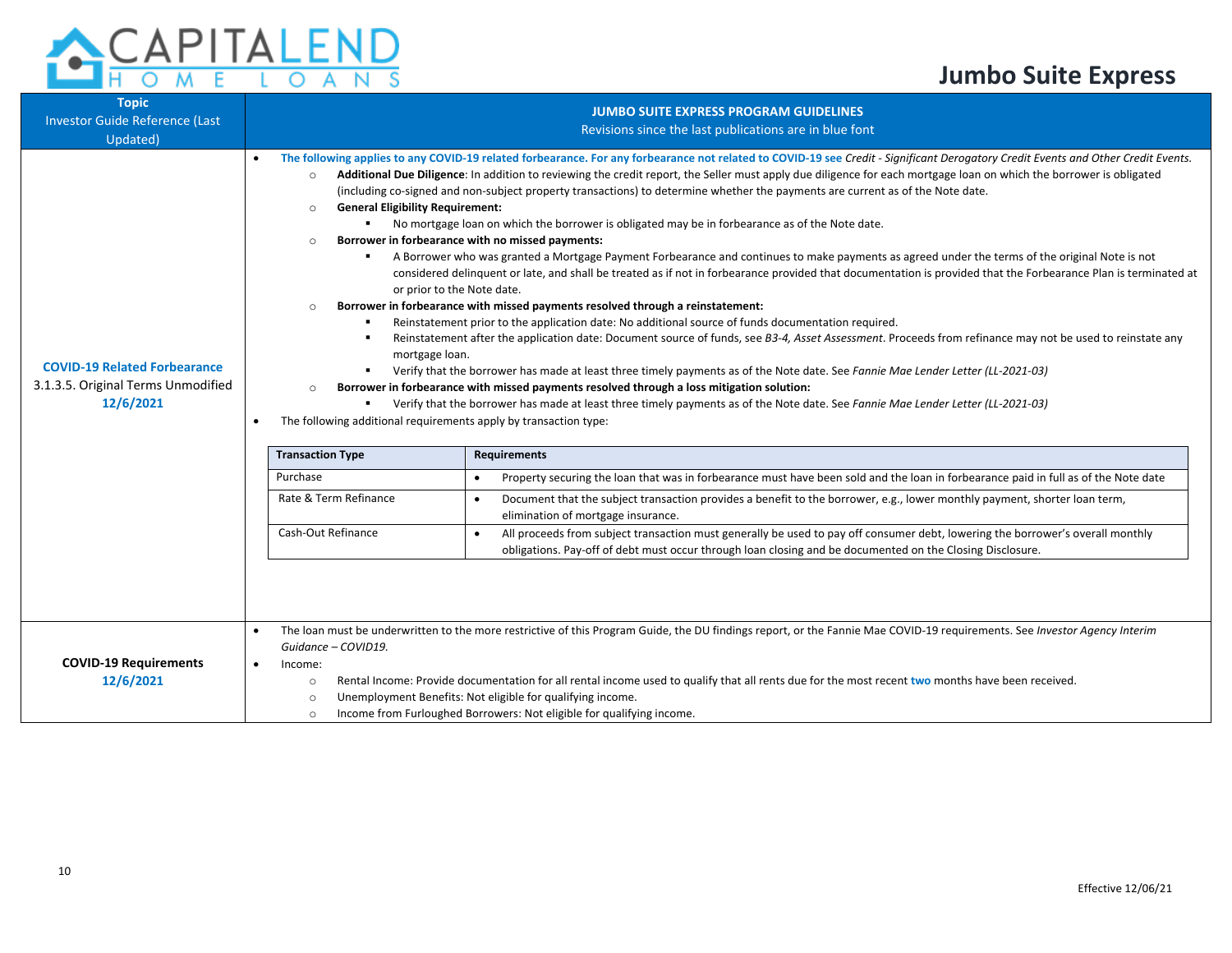## A -S

| <b>Topic</b><br><b>Investor Guide Reference (Last</b><br>Updated)                                                   | <b>JUMBO SUITE EXPRESS PROGRAM GUIDELINES</b><br>Revisions since the last publications are in blue font                                                                                                                                                                                                                                                                                                                                                                                                                                                                                                                                                                                                                                                                                                                                                                                                                                                                                                                                                                                                                                                                                                                                                                                                                                                                                                  |                                                                                                                                                                                                                                                                                                                                                                                                                                                                                                                                                                                                                                                                                                                                           |  |  |  |  |
|---------------------------------------------------------------------------------------------------------------------|----------------------------------------------------------------------------------------------------------------------------------------------------------------------------------------------------------------------------------------------------------------------------------------------------------------------------------------------------------------------------------------------------------------------------------------------------------------------------------------------------------------------------------------------------------------------------------------------------------------------------------------------------------------------------------------------------------------------------------------------------------------------------------------------------------------------------------------------------------------------------------------------------------------------------------------------------------------------------------------------------------------------------------------------------------------------------------------------------------------------------------------------------------------------------------------------------------------------------------------------------------------------------------------------------------------------------------------------------------------------------------------------------------|-------------------------------------------------------------------------------------------------------------------------------------------------------------------------------------------------------------------------------------------------------------------------------------------------------------------------------------------------------------------------------------------------------------------------------------------------------------------------------------------------------------------------------------------------------------------------------------------------------------------------------------------------------------------------------------------------------------------------------------------|--|--|--|--|
| Credit - Credit Report, Credit Score<br>and<br><b>Trade Line Requirements</b><br>10.4.2. Credit Report Requirements | Credit Report: Residential Mortgage Credit Report (RMCR) or traditional tri-merge with applicable credit report supplements is required for all Borrowers.<br>Frozen Credit: Credit reports may not have "frozen credit." If a Borrower unfreezes credit after the initial report is run, then a new 3-file merged credit report must be<br>$\circ$<br>obtained.<br>$\circ$<br>Fraud Alert Requirement: All credit reports must include FACT Act messages and at least one repository fraud alert product (i.e. Hawk, FACS+ or SAFESCAN). Alerts must be<br>$\circ$<br>resolved.<br>Inquiries: Credit reports must list all inquiries made within the previous 90 days and a written explanation for all inquiries within 90 days is required.<br>$\circ$<br>Credit Scores: Each Borrower, including those with no income used to qualify, must have a valid social security number and generate a traditional credit score from at least<br>$\circ$<br>two of these repositories: Experian, Equifax, and TransUnion. Foreign credit is not acceptable. See the PRODUCT MATRIX for minimum credit score requirements.<br>Qualifying Score: For each Borrower, qualifying score is the middle of 3 or lower of 2 scores, as applicable. Qualifying score for the loan is the lowest qualifying score of any<br>$\circ$<br>Borrower.<br>Depth of Credit History, See B3-5.3-01, Number and Age of Accounts |                                                                                                                                                                                                                                                                                                                                                                                                                                                                                                                                                                                                                                                                                                                                           |  |  |  |  |
|                                                                                                                     | housing history<br><b>Housing History</b>                                                                                                                                                                                                                                                                                                                                                                                                                                                                                                                                                                                                                                                                                                                                                                                                                                                                                                                                                                                                                                                                                                                                                                                                                                                                                                                                                                | Housing History and Housing Payment History: As of the application date, at least one of the borrowers must have a fully documented, recent, consecutive, 12-months primary<br><b>Housing Payment History</b>                                                                                                                                                                                                                                                                                                                                                                                                                                                                                                                             |  |  |  |  |
| <b>Credit - Housing Payment History</b>                                                                             | Mortgage Credit History*                                                                                                                                                                                                                                                                                                                                                                                                                                                                                                                                                                                                                                                                                                                                                                                                                                                                                                                                                                                                                                                                                                                                                                                                                                                                                                                                                                                 | Mortgage Payment History:<br>Must be on the credit report, or,<br>$\circ$<br>Private Party Loans: Documented by cancelled checks, bank statements, or evidence of electronic transfers (VOM<br>$\Omega$<br>alone is notsufficient), or<br>Institutional Lender: Documented by cancelled checks, bank statements, or evidence of electronic transfers, or<br>$\circ$<br>through a statement produced by the lender.<br>Ratings: Inclusive of all liens regardless of position, and applicable to all mortgages on all financed properties, rating must indicate:<br>0 X 30 within the past 12 months<br>$\circ$<br>See Credit - Significant Derogatory Credit Events and Other Credit Events for additional mortgage-related requirements. |  |  |  |  |
| (Mortgage, Rent, or Borrower with<br><b>Mortgage Payment History Living</b><br><b>Rent Free)</b>                    | Renting                                                                                                                                                                                                                                                                                                                                                                                                                                                                                                                                                                                                                                                                                                                                                                                                                                                                                                                                                                                                                                                                                                                                                                                                                                                                                                                                                                                                  | <b>Rental Payment History:</b><br>Credit report rating (if management company rates), or<br>$\circ$<br>Management company Verification of Rents (VOR), or<br>$\circ$<br>Cancelled checks, or<br>$\circ$<br>Bank statements, or<br>$\circ$<br>Evidence of electronic transfers.<br>$\circ$<br>Ratings:<br>0 X 30 within the past 12 months.<br>$\circ$                                                                                                                                                                                                                                                                                                                                                                                     |  |  |  |  |
|                                                                                                                     | <b>Living Rent Free</b><br><b>Subject Property Owned</b><br><b>Free and Clear</b>                                                                                                                                                                                                                                                                                                                                                                                                                                                                                                                                                                                                                                                                                                                                                                                                                                                                                                                                                                                                                                                                                                                                                                                                                                                                                                                        | At least one of the borrowers must have a fully documented, recent, consecutive, 12-months primary housing history<br>٠<br>Loans where all borrowers are living rent free and do not have a recent, consecutive, 12-month primary housing history are not eligible<br>Provide evidence that the property is free and clear                                                                                                                                                                                                                                                                                                                                                                                                                |  |  |  |  |
|                                                                                                                     |                                                                                                                                                                                                                                                                                                                                                                                                                                                                                                                                                                                                                                                                                                                                                                                                                                                                                                                                                                                                                                                                                                                                                                                                                                                                                                                                                                                                          | *"Mortgage Credit" Defined: Payment histories on all housing rental payments and mortgage trade lines, regardless of occupancy, including first and second mortgage liens, HELOCs,<br>mobile homes, and manufactured homes are considered mortgage credit, even if reported as an installment loan.                                                                                                                                                                                                                                                                                                                                                                                                                                       |  |  |  |  |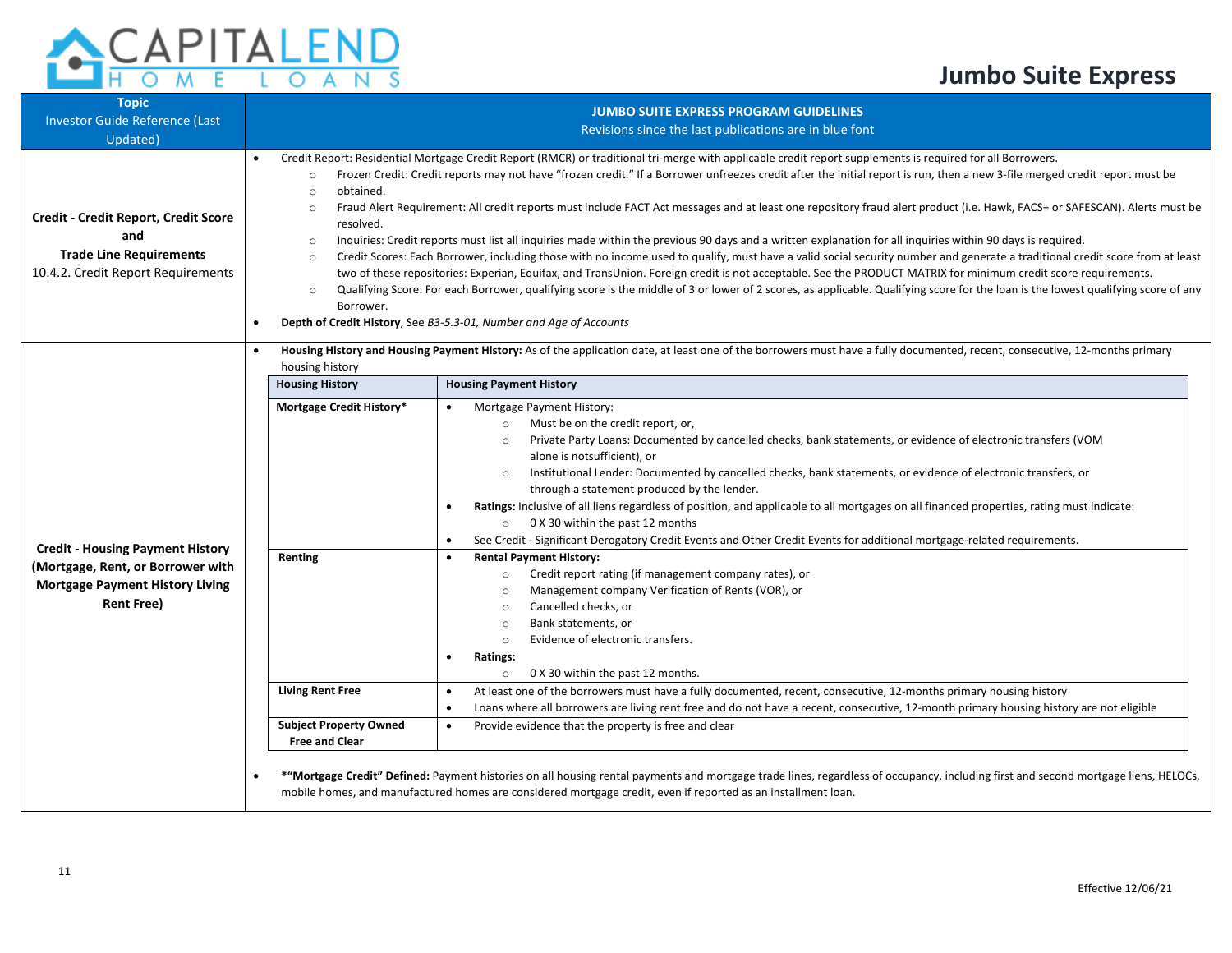

| <b>Topic</b><br><b>Investor Guide Reference (Last</b><br>Updated) | <b>JUMBO SUITE EXPRESS PROGRAM GUIDELINES</b><br>Revisions since the last publications are in blue font                                                                                 |                                                                                                                                                                                                                                                                                                 |                                                                                                                                                       |  |  |  |  |
|-------------------------------------------------------------------|-----------------------------------------------------------------------------------------------------------------------------------------------------------------------------------------|-------------------------------------------------------------------------------------------------------------------------------------------------------------------------------------------------------------------------------------------------------------------------------------------------|-------------------------------------------------------------------------------------------------------------------------------------------------------|--|--|--|--|
| <b>Credit - Extenuating Circumstances</b>                         |                                                                                                                                                                                         | Extenuating circumstances guidelines and flexibilities, derogatory credit, and significant credit events are not permitted. See B3-5.3-08, Extenuating Circumstances for Derogatory<br>Credit and B3-5.3-07, Significant Derogatory Credit Events - Waiting Periods and Re-establishing Credit. |                                                                                                                                                       |  |  |  |  |
|                                                                   | <b>Significant Derogatory Credit Event</b>                                                                                                                                              | <b>Required Time Elapsed</b>                                                                                                                                                                                                                                                                    | <b>Comments/Requirements</b>                                                                                                                          |  |  |  |  |
|                                                                   |                                                                                                                                                                                         |                                                                                                                                                                                                                                                                                                 | Measured from completion date of the foreclosure action to application date.                                                                          |  |  |  |  |
|                                                                   | Foreclosure                                                                                                                                                                             | 7 Years                                                                                                                                                                                                                                                                                         | $\bullet$<br>$\bullet$<br>Exceptions for extenuating circumstances are not permitted.                                                                 |  |  |  |  |
|                                                                   | Short Sale, Deed-in-Lieu, or                                                                                                                                                            |                                                                                                                                                                                                                                                                                                 | Measured from completion date of the deed-in-lieu of foreclosure, pre-foreclosure sale, or charge-off as<br>$\bullet$                                 |  |  |  |  |
|                                                                   | PreForeclosure sale                                                                                                                                                                     | 4 Years                                                                                                                                                                                                                                                                                         | reported on the credit report or other documents provided by the borrower to application date.                                                        |  |  |  |  |
|                                                                   |                                                                                                                                                                                         |                                                                                                                                                                                                                                                                                                 | Exceptions for extenuating circumstances are not permitted.<br>$\bullet$                                                                              |  |  |  |  |
|                                                                   | Loan Modification                                                                                                                                                                       | 4 Years                                                                                                                                                                                                                                                                                         | Measured from the date of the Loan Modification Agreement to the application date.<br>$\bullet$                                                       |  |  |  |  |
|                                                                   |                                                                                                                                                                                         |                                                                                                                                                                                                                                                                                                 | If documentation provided verifies that the mortgage loan in question was discharged in the bankruptcy,                                               |  |  |  |  |
|                                                                   | Mortgage Included in Bankruptcy                                                                                                                                                         | See Comment                                                                                                                                                                                                                                                                                     | apply the bankruptcy waiting period. Otherwise, the greater of the applicable bankruptcy or foreclosure                                               |  |  |  |  |
|                                                                   |                                                                                                                                                                                         |                                                                                                                                                                                                                                                                                                 | waiting period must be applied.                                                                                                                       |  |  |  |  |
|                                                                   | Bankruptcy - Chapter 7 or 11                                                                                                                                                            | 4 Years                                                                                                                                                                                                                                                                                         | Measured from discharge or dismissal to the Note Date.<br>$\bullet$                                                                                   |  |  |  |  |
|                                                                   | Bankruptcy - Chapter 13                                                                                                                                                                 | 2 Years                                                                                                                                                                                                                                                                                         | If discharged, measured from discharge date to Note Date<br>$\bullet$                                                                                 |  |  |  |  |
|                                                                   |                                                                                                                                                                                         | 4 Years                                                                                                                                                                                                                                                                                         | If dismissed, measured from dismissal date to Note Date.                                                                                              |  |  |  |  |
|                                                                   |                                                                                                                                                                                         | See Comment                                                                                                                                                                                                                                                                                     | Borrowers with multiple Significant Derogatory Credit Events are not eligible under this program.<br>$\bullet$                                        |  |  |  |  |
|                                                                   | Multiple Significant Derogatory<br><b>Credit Events</b>                                                                                                                                 |                                                                                                                                                                                                                                                                                                 | Two or more borrowers with individual bankruptcies are not cumulative, and do not constitute multiple                                                 |  |  |  |  |
| <b>Credit - Significant Derogatory</b>                            |                                                                                                                                                                                         |                                                                                                                                                                                                                                                                                                 | bankruptcies. For example, if the borrower has one bankruptcy and the co-borrower has one bankruptcy<br>this is not considered a multiple bankruptcy. |  |  |  |  |
| <b>Credit</b>                                                     |                                                                                                                                                                                         | Mortgage Credit related "Significant Derogatory Credit Event" waiting time requirements apply to all Borrowers for all properties owned or previously owned, whether the Borrower(s)                                                                                                            |                                                                                                                                                       |  |  |  |  |
| <b>Events and Other Credit Events</b>                             | owned the property solely or jointly. "Mortgage Credit" is defined as: Payment histories on all mortgage trade lines, regardless of occupancy, including first and subordinate mortgage |                                                                                                                                                                                                                                                                                                 |                                                                                                                                                       |  |  |  |  |
|                                                                   | liens, HELOCs, mobile homes, and manufactured homes, even if reported as an installment loan.                                                                                           |                                                                                                                                                                                                                                                                                                 |                                                                                                                                                       |  |  |  |  |
|                                                                   | <b>Other Credit Events</b>                                                                                                                                                              | Requirements                                                                                                                                                                                                                                                                                    |                                                                                                                                                       |  |  |  |  |
|                                                                   | Past Due Accounts<br>$\bullet$                                                                                                                                                          | Per DU. See B3-5.3-02, Payment History                                                                                                                                                                                                                                                          |                                                                                                                                                       |  |  |  |  |
|                                                                   | Judgments, Garnishments, Liens                                                                                                                                                          | All delinguent credit obligations that have the potential to affect the subject Mortgage Loan's lien position or diminish Borrower's equity                                                                                                                                                     |                                                                                                                                                       |  |  |  |  |
|                                                                   | and Potential Liens                                                                                                                                                                     |                                                                                                                                                                                                                                                                                                 | in the subject property must be paid off at or before closing including, without limitation:                                                          |  |  |  |  |
|                                                                   |                                                                                                                                                                                         | $\circ$                                                                                                                                                                                                                                                                                         | Delinguent taxes (including State or Federal income taxes), delinguent property taxes, tax liens, judgments, garnishments and                         |  |  |  |  |
|                                                                   |                                                                                                                                                                                         |                                                                                                                                                                                                                                                                                                 | mechanics' or materialmen's liens                                                                                                                     |  |  |  |  |
|                                                                   |                                                                                                                                                                                         | Verification of sufficient funds to satisfy these obligations must be documented.<br>Documentation of the pay-off or satisfaction must be provided.                                                                                                                                             |                                                                                                                                                       |  |  |  |  |
|                                                                   | $\bullet$                                                                                                                                                                               | No payment plans or subordination is allowed.                                                                                                                                                                                                                                                   |                                                                                                                                                       |  |  |  |  |
|                                                                   | $\bullet$                                                                                                                                                                               |                                                                                                                                                                                                                                                                                                 | Cash-out proceeds from the subject transaction may not be used to pay off delinquent credit obligations.                                              |  |  |  |  |
|                                                                   |                                                                                                                                                                                         | See B3-5.3-09, DU Credit Report                                                                                                                                                                                                                                                                 |                                                                                                                                                       |  |  |  |  |
|                                                                   | Aggregate Charge-Offs and                                                                                                                                                               |                                                                                                                                                                                                                                                                                                 | Per FNMA. See B3-5.3-09, DU Credit Report Analysis                                                                                                    |  |  |  |  |
|                                                                   | <b>Collection Accounts</b>                                                                                                                                                              |                                                                                                                                                                                                                                                                                                 |                                                                                                                                                       |  |  |  |  |
|                                                                   | <b>Tax Payment Plans</b>                                                                                                                                                                |                                                                                                                                                                                                                                                                                                 | Tax repayment plans must be paid off prior to or at closing.                                                                                          |  |  |  |  |
|                                                                   |                                                                                                                                                                                         |                                                                                                                                                                                                                                                                                                 |                                                                                                                                                       |  |  |  |  |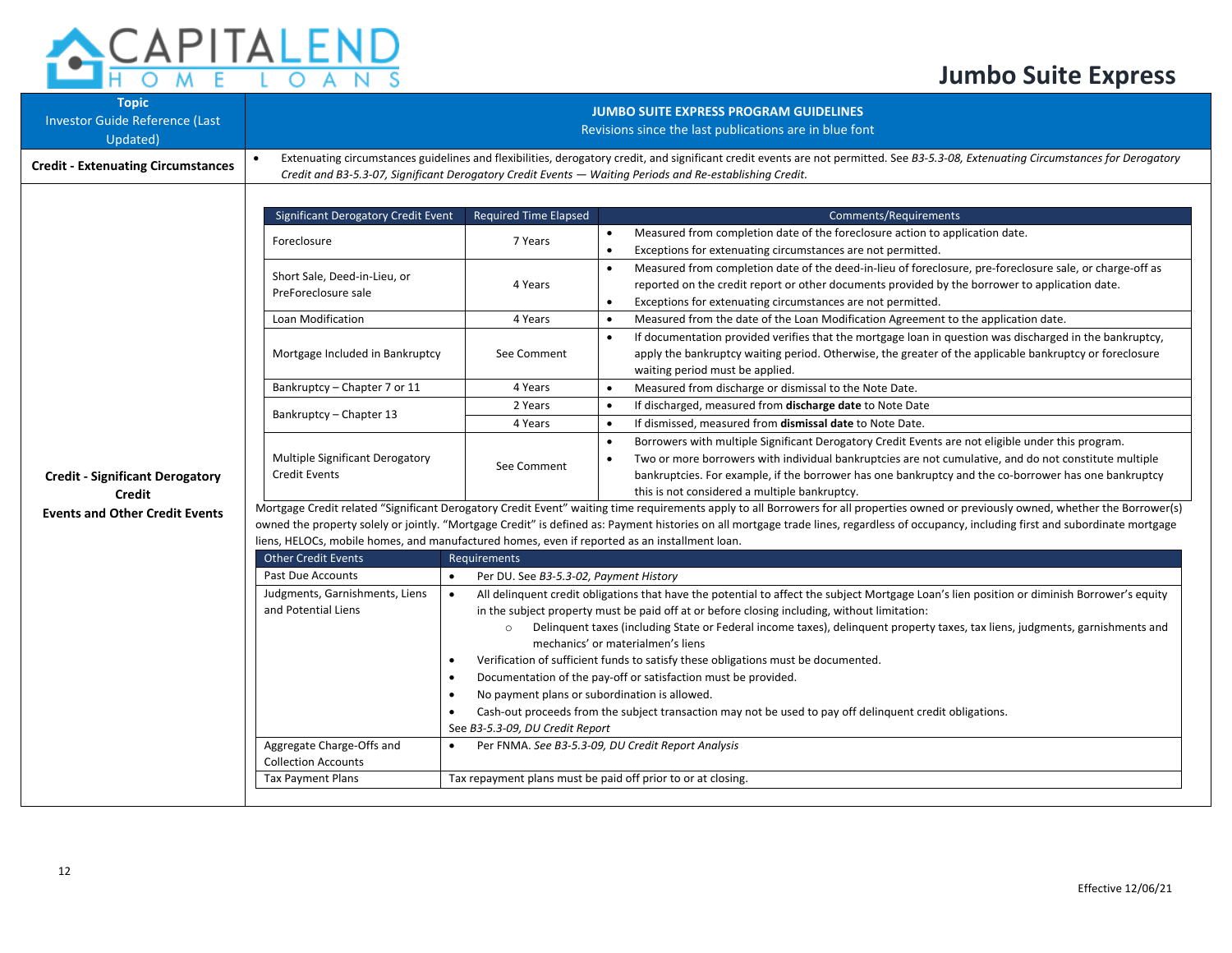

| <b>Topic</b><br>Investor Guide Reference (Last<br>Updated)                                     | <b>JUMBO SUITE EXPRESS PROGRAM GUIDELINES</b><br>Revisions since the last publications are in blue font                                                                                                                                                                                                                                                                                                                                                                                                                                                                                                                                                                                                                                                                                                                                                                                                                                          |
|------------------------------------------------------------------------------------------------|--------------------------------------------------------------------------------------------------------------------------------------------------------------------------------------------------------------------------------------------------------------------------------------------------------------------------------------------------------------------------------------------------------------------------------------------------------------------------------------------------------------------------------------------------------------------------------------------------------------------------------------------------------------------------------------------------------------------------------------------------------------------------------------------------------------------------------------------------------------------------------------------------------------------------------------------------|
| Credit - 30-Day Accounts                                                                       | For open 30-day charge accounts that do not reflect a monthly payment on the credit report, or 30-day accounts that reflect a monthly payment that is identical to the account balance,<br>lenders must verify borrower funds to cover the account balance. See B3-6-07, Debts Paid Off At or Prior to Closing.                                                                                                                                                                                                                                                                                                                                                                                                                                                                                                                                                                                                                                  |
| <b>Current Residence Pending Sale or</b><br><b>Conversion</b>                                  | Pending Sale of Current Primary Residence, Conversion of Primary Residence to Second Home, Conversion of Primary Residence to Investment Property:<br>Pending Sale of Current Primary Residence, see B3-6-06, Qualifying Impact of Other Real Estate Owned<br>Conversion of Primary Residence to Second Home, see B3-6-06, Qualifying Impact of Other Real Estate Owned<br>$\bullet$<br>Conversion of Primary Residence to Investment Property, see B3-3.5-02, Income from Rental Property in DU<br>$\bullet$                                                                                                                                                                                                                                                                                                                                                                                                                                    |
| <b>Debt-to-Income Ratio</b>                                                                    | For DTI calculation, follow Fannie Mae requirements, B3-6, Liability Assessment.<br>Calculating Monthly Real Estate Taxes: See Fannie Mae Selling Guide, B3-6-03, Monthly Housing Expense for the Subject Property.<br>$\bullet$<br>For maximum DTI, see the <b>Product Matrix</b><br>$\bullet$<br>DU will analyze the risk factors for ALL borrowers on the loan regardless of occupancy, including income, assets, liabilities and credit, B2-2-04, Guarantors, Co-Signers, or Non-<br>$\bullet$<br>Occupant Borrowers.<br>See Subordinate Financing for HELOC payment calculation requirements.<br>$\bullet$                                                                                                                                                                                                                                                                                                                                  |
| <b>Deed Restrictions</b><br>10.9. Resale Deed Restrictions                                     | Mortgage Loans subject to resale deed restrictions are not eligible, other than an acceptable age-related resale restriction meeting Fannie Mae guidelines, B5-5.2-02, Loans with<br>$\bullet$<br>Resale Restrictions: Loan and Borrower Eligibility.<br>Eligible occupancy and property types for loans with age-related resale restrictions (typically for one occupant to be age 55 or older) are as follows:<br>$\Omega$<br>1- to 2-unit principal residences, including condos and PUDs<br>1-unit second homes<br>1- to 2-unit investment properties.                                                                                                                                                                                                                                                                                                                                                                                       |
| <b>Disaster Re-Inspection</b><br><b>Requirements</b><br>10.10. Disaster Policy<br>12/6/2021    | Properties affected by a disaster must meet Fannie Mae requirements in Selling Guide B2-3-05, Properties Affected by a Disaster and the following Investor requirements:<br>$\bullet$<br>Investor requires re-inspections for properties in presidentially declared disaster areas eligible for individual assistance, and/or as announced by Investor.<br>$\circ$<br>For loans within this program, the Property Inspection Date must be after the declared Incident Period End Date.<br>$\circ$<br>See Seller Guide 10.10, Disaster Policy for additional details<br>$\circ$<br>Also see Appraisal, Property Valuation and Age of Loan.                                                                                                                                                                                                                                                                                                        |
| <b>Electronic Signatures</b><br>6.12.2. Electronic Delivery and<br><b>Electronic Signature</b> | eSignatures<br>The following Mortgage Loan documents may not contain eSignatures:<br>Note and Riders to the Note<br>$\circ$<br>Security Instrument<br>$\circ$<br>Rider(s) to the Security Instrument<br>$\circ$<br>Power of Attorney<br>$\circ$<br>The Seller's process and technology must be in full compliance with the ESIGN Act.<br>Loans with electronic signatures must meet the requirements of all applicable state and Federal law, as well as Fannie Mae requirements, A2-5.1-03, Electronic Records,<br>$\circ$<br>Signature, and Transactions.<br>The "electronic signature consent agreements" referenced by Fannie Mae must be included in the loan file.<br>$\circ$<br>See Seller Guide Section 6.12. Electronic Delivery and Electronic Signature.<br><b>Remote Notarizations</b><br>Transactions utilizing remote ("webcam") notarization are not eligible for purchase. See Seller Guide Section 6.12.7. Remote Notarization. |
| <b>Eligibility Review Option</b>                                                               | Eligibility Reviews are not offered in this program.<br>$\bullet$                                                                                                                                                                                                                                                                                                                                                                                                                                                                                                                                                                                                                                                                                                                                                                                                                                                                                |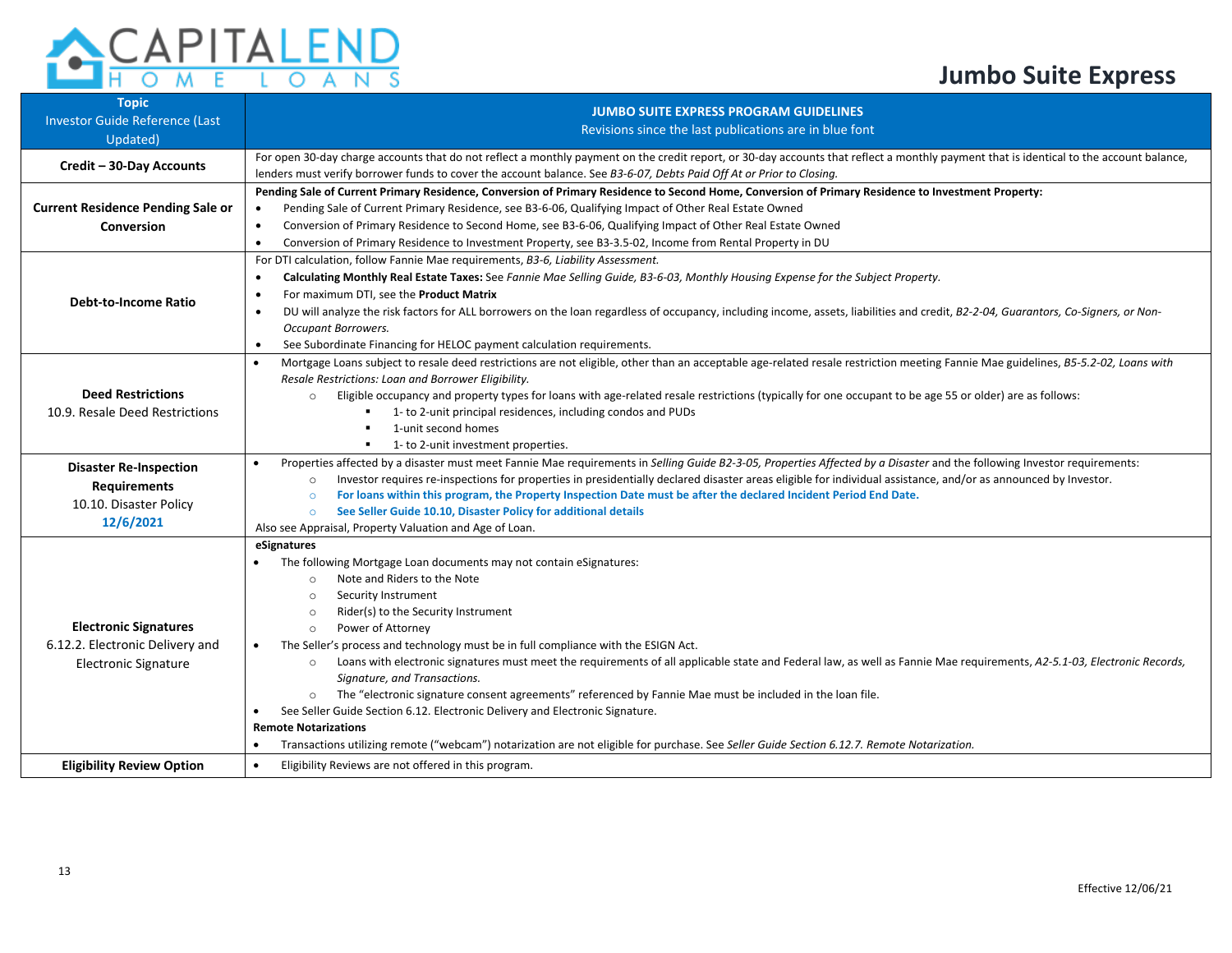| <b>ACAPITALEND</b> |  |  |  |  |  |
|--------------------|--|--|--|--|--|
| <b>ENTOMETOANS</b> |  |  |  |  |  |

| <b>Topic</b>                                                                                 |                                                                                                                                                                                                                                                                                                                                                                                                                                                                                                                                                                                                                                                                                                                                                                                                                                                                                                                                                                                                                                                                                                                                                                                                                                                                                                                                                                                                                                                                                                                                                                                                                                                                                                                                                                                                                                                                                                                                                                                                                                                                                                                                                                                                                                                                                                                                                                                                                                                          |  |  |  |
|----------------------------------------------------------------------------------------------|----------------------------------------------------------------------------------------------------------------------------------------------------------------------------------------------------------------------------------------------------------------------------------------------------------------------------------------------------------------------------------------------------------------------------------------------------------------------------------------------------------------------------------------------------------------------------------------------------------------------------------------------------------------------------------------------------------------------------------------------------------------------------------------------------------------------------------------------------------------------------------------------------------------------------------------------------------------------------------------------------------------------------------------------------------------------------------------------------------------------------------------------------------------------------------------------------------------------------------------------------------------------------------------------------------------------------------------------------------------------------------------------------------------------------------------------------------------------------------------------------------------------------------------------------------------------------------------------------------------------------------------------------------------------------------------------------------------------------------------------------------------------------------------------------------------------------------------------------------------------------------------------------------------------------------------------------------------------------------------------------------------------------------------------------------------------------------------------------------------------------------------------------------------------------------------------------------------------------------------------------------------------------------------------------------------------------------------------------------------------------------------------------------------------------------------------------------|--|--|--|
| <b>Investor Guide Reference (Last</b>                                                        | <b>JUMBO SUITE EXPRESS PROGRAM GUIDELINES</b>                                                                                                                                                                                                                                                                                                                                                                                                                                                                                                                                                                                                                                                                                                                                                                                                                                                                                                                                                                                                                                                                                                                                                                                                                                                                                                                                                                                                                                                                                                                                                                                                                                                                                                                                                                                                                                                                                                                                                                                                                                                                                                                                                                                                                                                                                                                                                                                                            |  |  |  |
| Updated)                                                                                     | Revisions since the last publications are in blue font                                                                                                                                                                                                                                                                                                                                                                                                                                                                                                                                                                                                                                                                                                                                                                                                                                                                                                                                                                                                                                                                                                                                                                                                                                                                                                                                                                                                                                                                                                                                                                                                                                                                                                                                                                                                                                                                                                                                                                                                                                                                                                                                                                                                                                                                                                                                                                                                   |  |  |  |
| <b>Employment, Income and VVOE</b>                                                           | Borrower employment, income sources used to qualify and income calculations must meet Fannie Mae requirements, B3-3.1-01 - 05. Generally:<br>$\bullet$<br>Employment documentation: Follow the DU® Findings report and Fannie Mae Selling Guide requirements, B3-3.1-02 Standards for Employment Documentation.<br>$\circ$<br>DU Validation Service: For income and employment verified utilizing the DU Validation Service, see AUS and Underwriting Method in this program guide.<br>$\circ$<br>Rental Income: See B3-3.1-08, Rental Income and B3-3.5-02, Income from Rental Property in DU.<br>$\circ$<br>Other Income: For "other" sources of income follow Fannie Mae requirements, B3-3.1-09, Other Sources of Income and B3-3.2, Self-Employment Income.<br>$\circ$<br>VVOE*: A Verbal Verification of Employment (VVOE) for each borrower using employment or self-employment income must meet the Fannie Mae requirements, Selling<br>$\circ$<br>Guide B3-3.1-07,<br>VVOE.<br>Hourly, Salary, and Commission Income (Non-Military) - Per Fannie Mae<br>Military Personnel - Per Fannie Mae<br>$\blacksquare$<br>Self-Employed Income - See Investor Agency Interim Guidance - COVID-19 for additional requirements<br>٠<br>*DU Validation Service: When employment is validated by DU, the validation satisfies the requirement for verbal verification of employment described in B3-3.1-07,<br>$\circ$<br>VVOE. Also, see AUS and Underwriting Method DU Validation Service in this program guide.<br>Employment Offers and Contracts: The borrower's paystub from the new employment must be in the loan file at the time of loan delivery to Investor.<br>$\bullet$<br>Employment-Related Assets as Qualifying Income - Must meet Fannie Mae requirements as set forth in B3-3.1-09, Other Sources of Income: generally maximum LTV is 70%.<br>$\bullet$<br>DU will analyze the risk factors for all borrowers on the loan regardless of occupancy, including income, assets, liabilities and credit, B2-2-04.<br>$\bullet$<br>Ineligible Income Sources: Any income source not meeting the requirements of this program guide and:<br>٠<br>Income derived from an activity that is deemed illegal by federal or state law for example, income derived from a business that is legal by state law but illegal by federal<br>$\circ$<br>law, cannot be considered.<br>Foreign income<br>$\circ$<br><b>Restricted Stock Units</b><br>$\circ$ |  |  |  |
| <b>Escrow Holdbacks</b><br>5.19.17.4. Escrow for Postponed<br><b>Improvements or Repairs</b> | Loans that are pending escrow holdbacks (i.e., not fully disbursed) for improvements or repairs that are not yet complete are not eligible for purchase by Investor.<br>$\bullet$<br>Prior to purchase by Investor, escrowed completion funds must have been fully disbursed and work completed as evidenced by an acceptably completed Form 442/1004D, Appraisal<br>$\bullet$<br>Update and/or Completion Report.                                                                                                                                                                                                                                                                                                                                                                                                                                                                                                                                                                                                                                                                                                                                                                                                                                                                                                                                                                                                                                                                                                                                                                                                                                                                                                                                                                                                                                                                                                                                                                                                                                                                                                                                                                                                                                                                                                                                                                                                                                       |  |  |  |
| Escrow/Impounds<br>5.19.16. Escrow/Impound Accounts                                          | Escrow/impound accounts are required for all loans > 80% LTV except as prohibited or required by Applicable Law in certain states.<br>$\bullet$<br>Flood Insurance: Flood insurance must be escrowed if the loan is secured by a primary residence or second home located in a mandatory flood zone, regardless of whether any other<br>$\bullet$<br>funds are escrowed unless premiums are paid by a condominium association, homeowners association or other applicable group as a common expense, (June 22, 2015, Biggert<br>Waters Joint Final Rule).<br>o This requirement applies irrespective of property state and/or entity type.<br>Loans must additionally comply with Fannie Mae requirements, B2-1.4-04, Escrow Accounts.<br>$\bullet$<br>Monthly Real Estate Tax Payment: An escrow/impound account established for payment of real estate taxes must not be less than the lender's calculation of real estate taxes for<br>$\bullet$<br>borrower qualification, B3-6-03, Monthly Housing Expense. Also see Debt-to-Income Ratios (DTI) for calculating monthly real estate taxes.<br>HPML loans must meet HPML Escrow requirements. See Compliance.<br>$\bullet$                                                                                                                                                                                                                                                                                                                                                                                                                                                                                                                                                                                                                                                                                                                                                                                                                                                                                                                                                                                                                                                                                                                                                                                                                                                                          |  |  |  |
| <b>Fraud Detection Tools</b>                                                                 | The must provide evidence in the loan file that they have ordered a third-party fraud detection report and have resolved any red flags, discrepancies, and conflicting information.<br>$\bullet$                                                                                                                                                                                                                                                                                                                                                                                                                                                                                                                                                                                                                                                                                                                                                                                                                                                                                                                                                                                                                                                                                                                                                                                                                                                                                                                                                                                                                                                                                                                                                                                                                                                                                                                                                                                                                                                                                                                                                                                                                                                                                                                                                                                                                                                         |  |  |  |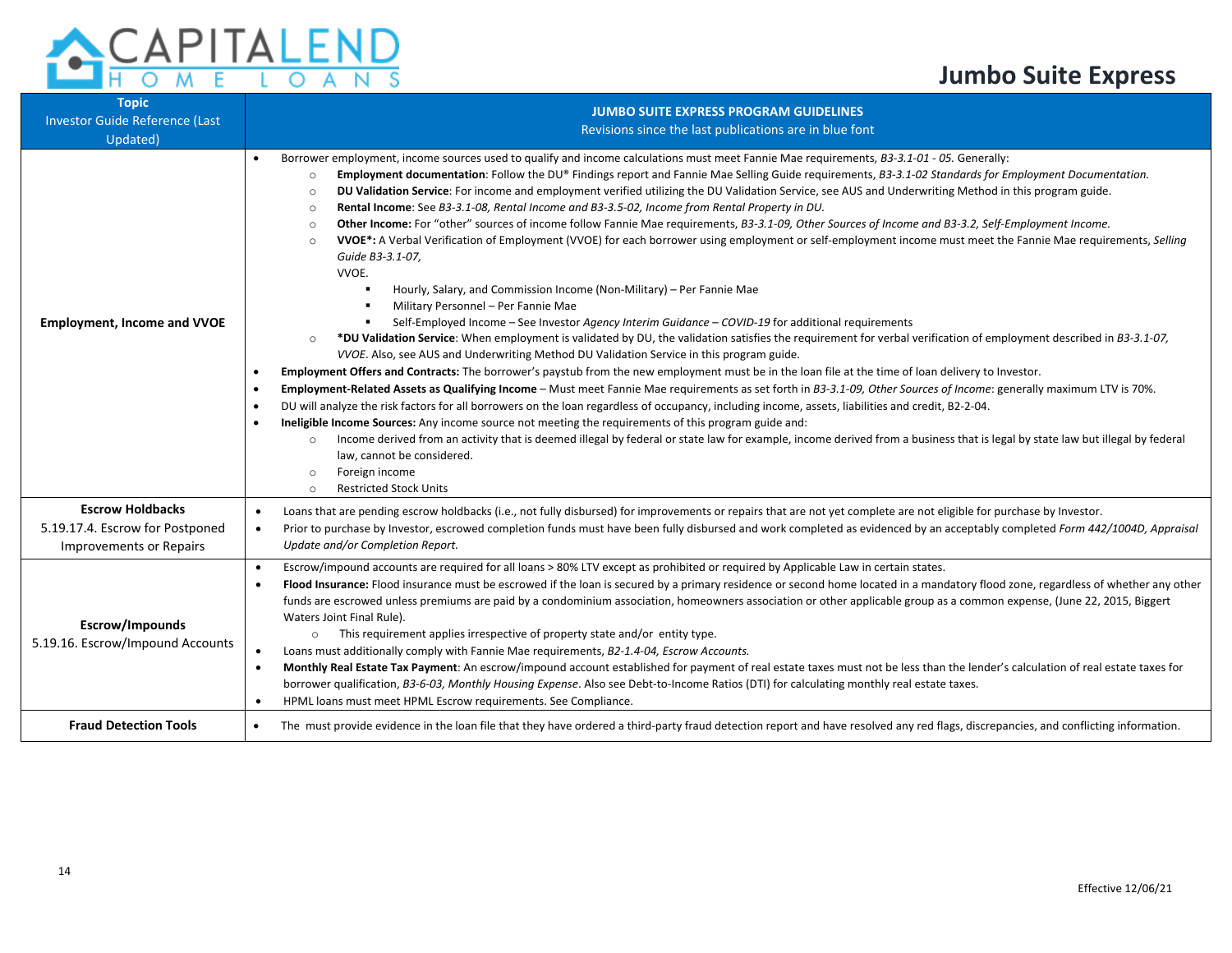

| <b>Topic</b>                              | <b>JUMBO SUITE EXPRESS PROGRAM GUIDELINES</b>                                                                                                                                                                                                            |  |  |  |  |
|-------------------------------------------|----------------------------------------------------------------------------------------------------------------------------------------------------------------------------------------------------------------------------------------------------------|--|--|--|--|
| Investor Guide Reference (Last            | Revisions since the last publications are in blue font                                                                                                                                                                                                   |  |  |  |  |
| Updated)                                  |                                                                                                                                                                                                                                                          |  |  |  |  |
| <b>Identity of Interest and Non-Arm's</b> | Loans for transactions with identity of interest or non-arm's length characteristics are not eligible for sale to Investor under this Program. Examples of these types of transactions (not                                                              |  |  |  |  |
| Length                                    | a complete list) include:                                                                                                                                                                                                                                |  |  |  |  |
| <b>Transactions</b>                       | Sales of properties between family members<br>$\circ$                                                                                                                                                                                                    |  |  |  |  |
| 10.4.4.2. Requirements for Identity       | Sales of properties between business associates<br>$\circ$                                                                                                                                                                                               |  |  |  |  |
| of                                        | Sales involving a business entity and an individual who is an officer or principal in that business<br>$\circ$                                                                                                                                           |  |  |  |  |
| Interest and Non-Arm's Length             | Sales involving the builder/developer of subject property and an employee or affiliate of the builder/developer<br>$\circ$                                                                                                                               |  |  |  |  |
| Transactions                              | Transactions involving an assignment of the sales contract.<br>$\circ$                                                                                                                                                                                   |  |  |  |  |
|                                           | See the requirements in Seller Guide Section 10.4, Identity of Interest.<br>Interested party contributions (IPCs), are financing and sales concessions. IPCs may be applied toward the borrower's closing costs and prepaid items, B3-4.1-02, B3-4.1-03, |  |  |  |  |
|                                           | Interested Party Contributions (IPCs). The following are not eligible:                                                                                                                                                                                   |  |  |  |  |
|                                           | Loans with undisclosed interested party contributions, and<br>$\circ$                                                                                                                                                                                    |  |  |  |  |
|                                           | Loans with Payment Abatements.<br>$\circ$                                                                                                                                                                                                                |  |  |  |  |
|                                           | Maximum IPC: Generally, for principal residence or second homes 75-01-85 LTV = 6%, $\leq$ 75% = 9%. Investment property for all CLTV's = 2%, B3-4.1-02 - 03.<br>$\bullet$                                                                                |  |  |  |  |
|                                           | Lender Contributions: Lenders may contribute to borrower-paid closing costs and prepaid fees as follows, B3-4.3-06, Donations from Entities:<br>$\bullet$                                                                                                |  |  |  |  |
|                                           | The lender credit is derived from premium pricing (borrower has selected a higher interest rate in exchange for a lender credit), B2-1.5-02, Mortgage Loan Eligibility,<br>$\circ$                                                                       |  |  |  |  |
|                                           | Premium Pricing.                                                                                                                                                                                                                                         |  |  |  |  |
| <b>Interested Party Contributions and</b> | (The amount of) a lender credit derived from premium pricing is not considered to be an IPC even if the lender is an interested party to the transaction, B2-1.5-                                                                                        |  |  |  |  |
| <b>Lender Contributions</b>               | 02.                                                                                                                                                                                                                                                      |  |  |  |  |
| 10/4/2021                                 | However, when the lender is an interested party to a purchase transaction, any amount of a lender contribution not derived from premium pricing, is<br>٠                                                                                                 |  |  |  |  |
|                                           | considered to be an IPC (SEL-2018-03).                                                                                                                                                                                                                   |  |  |  |  |
|                                           | The lender credit is sourced directly from lender funds with no expectation for repayment or financial obligation apart from the subject mortgage.<br>$\circ$                                                                                            |  |  |  |  |
|                                           | Funds passed to the lender from a third party, for the purpose of providing a lender credit, are not eligible as a lender contribution.                                                                                                                  |  |  |  |  |
|                                           | The lender credit cannot be used to fund any portion of the borrower's down payment or reserves and should not exceed the amount needed to offset the borrower's<br>$\circ$                                                                              |  |  |  |  |
|                                           | closing costs and prepaid items, B2-1.5-02.                                                                                                                                                                                                              |  |  |  |  |
|                                           | Any excess lender credit required to be returned to the borrower in accordance with applicable regulatory requirements is considered an overpayment of fees and<br>$\circ$                                                                               |  |  |  |  |
|                                           | charges and may be applied as a principal curtailment or returned in cash to the borrower, B2-1.5-02.                                                                                                                                                    |  |  |  |  |
|                                           | For cash or cash-like lender incentives, see B3-4.1-02.<br>$\Omega$                                                                                                                                                                                      |  |  |  |  |
|                                           | The following are not eligible:                                                                                                                                                                                                                          |  |  |  |  |
| <b>Leasehold and Life Estates</b>         | Properties secured by leasehold estates,<br>$\circ$                                                                                                                                                                                                      |  |  |  |  |
| 10.8 Leasehold Estates                    | Life estates,<br>$\circ$                                                                                                                                                                                                                                 |  |  |  |  |
|                                           | Loans secured by properties located on Indian (Native American) tribal land or Indian Trust Land or Restricted Land, and/or properties for which Borrower has a leasehold<br>$\circ$                                                                     |  |  |  |  |
|                                           | interest in same.                                                                                                                                                                                                                                        |  |  |  |  |
|                                           | <b>Use of Proceeds:</b>                                                                                                                                                                                                                                  |  |  |  |  |
|                                           | Proceeds from the purchase money mortgage transaction must be used to finance the acquisition of the subject property, or<br>$\circ$                                                                                                                     |  |  |  |  |
| Loan Purpose - Ineligible                 | To pay off the outstanding balance of a land contract or contract for deed.<br>$\circ$                                                                                                                                                                   |  |  |  |  |
| <b>Transactions</b>                       | Transaction proceeds may not be used to give the applicant cash back other than an amount representing reimbursement for the applicant's overpayment of fees and/or a<br>$\circ$                                                                         |  |  |  |  |
|                                           | legitimate pro-rated insurance premiums and real estate tax credit in locales where real estate taxes are paid in arrears, if any.                                                                                                                       |  |  |  |  |
|                                           | The settlement statement must clearly indicate the refund, and the loan file must include documentation to support the amount and reason for the refund.                                                                                                 |  |  |  |  |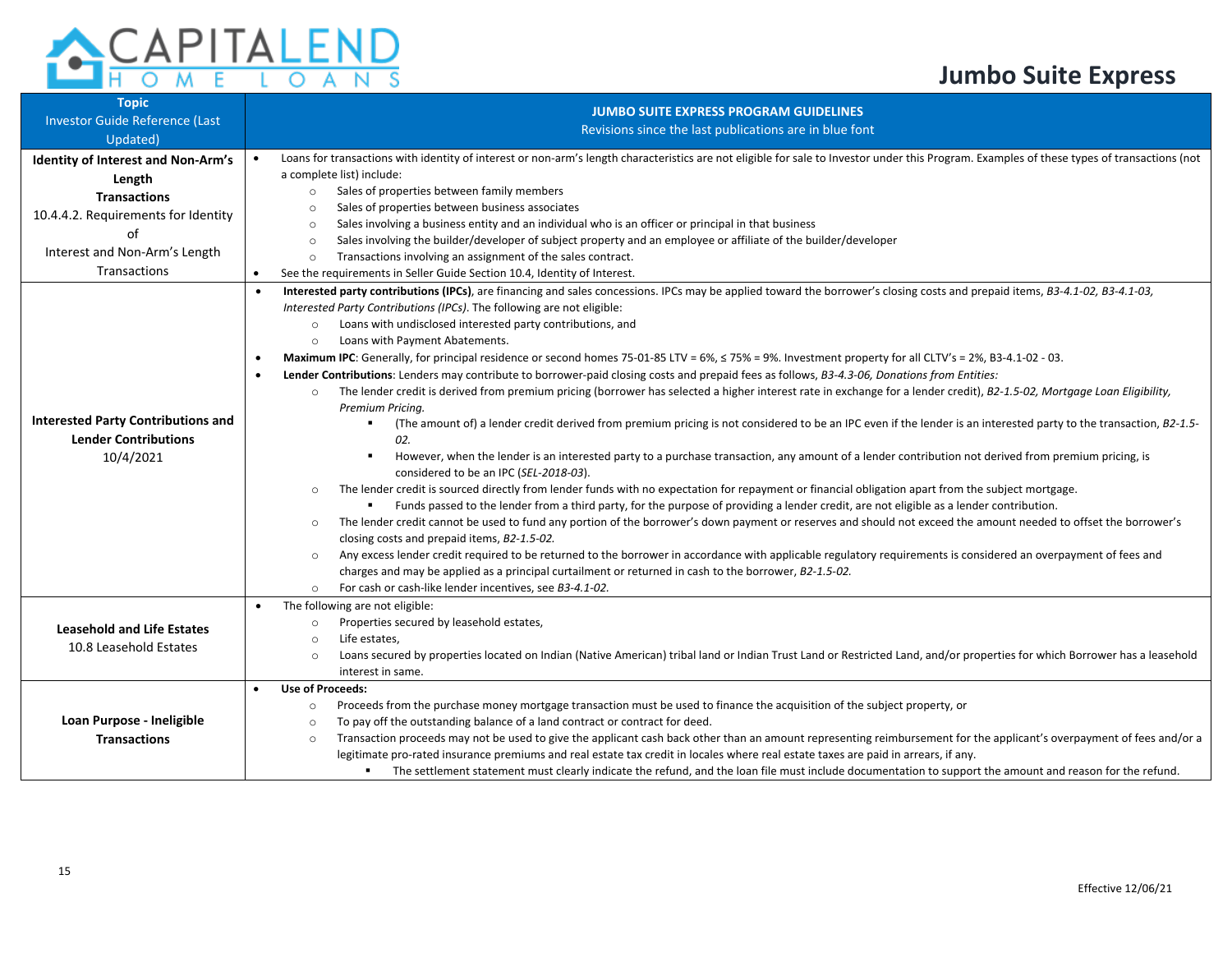#### n.  $\overline{\mathsf{A}}$  $\overline{\Omega}$  $\overline{\mathsf{N}}$  $\overline{\mathsf{s}}$

| <b>Topic</b>                                 | <b>JUMBO SUITE EXPRESS PROGRAM GUIDELINES</b>                                                                                                                                     |  |  |  |  |
|----------------------------------------------|-----------------------------------------------------------------------------------------------------------------------------------------------------------------------------------|--|--|--|--|
| Investor Guide Reference (Last               | Revisions since the last publications are in blue font                                                                                                                            |  |  |  |  |
| Updated)                                     |                                                                                                                                                                                   |  |  |  |  |
|                                              | <b>Use of Proceeds:</b>                                                                                                                                                           |  |  |  |  |
|                                              | Proceeds from the purchase money mortgage transaction must be used to finance the acquisition of the subject property, or<br>$\circ$                                              |  |  |  |  |
| Loan Purpose - Purchase                      | To pay off the outstanding balance of a land contract or contract for deed.<br>$\circ$                                                                                            |  |  |  |  |
| <b>Transactions</b>                          | Transaction proceeds may not be used to give the applicant cash back other than an amount representing reimbursement for the applicant's overpayment of fees and/or a<br>$\circ$  |  |  |  |  |
|                                              | legitimate pro-rated insurance premiums and real estate tax credit in locales where real estate taxes are paid in arrears, if any.                                                |  |  |  |  |
|                                              | The settlement statement must clearly indicate the refund, and the loan file must include documentation to support the amount and reason for the refund.                          |  |  |  |  |
|                                              | All refinance transactions must meet the requirements in Loan Purpose - Ineligible Transactions above.<br>$\bullet$                                                               |  |  |  |  |
|                                              | <b>Listed Properties:</b>                                                                                                                                                         |  |  |  |  |
|                                              | Listed at Time of Application: Properties currently listed for sale (at the time of application) are not eligible for refinance transactions.<br>$\circ$                          |  |  |  |  |
|                                              | Listed within 6 months: Properties listed for sale by the Borrower within six (6) months of the application date are acceptable if the following requirements are met:<br>$\circ$ |  |  |  |  |
|                                              | Rate and Term refinance only: The listing must have expired or been withdrawn prior to the application date.                                                                      |  |  |  |  |
|                                              | Cash-out Refinance:                                                                                                                                                               |  |  |  |  |
|                                              | LTV/CLTV < 70%: The listing must have expired or been withdrawn prior to the application date.<br>$\bullet$                                                                       |  |  |  |  |
|                                              | <b>LTV/CLTV ≥ 70%:</b> The application date must be six months or more after the last listing expired or was withdrawn.                                                           |  |  |  |  |
|                                              | The Appraiser must confirm all of the following:                                                                                                                                  |  |  |  |  |
|                                              | Home is not currently listed in the MLS as for sale.                                                                                                                              |  |  |  |  |
|                                              | Home is not publicly offered or for sale by the owner.                                                                                                                            |  |  |  |  |
|                                              | Date the listing was withdrawn or expired.                                                                                                                                        |  |  |  |  |
|                                              | Continuity of Obligation Requirement: All refinance transactions must meet the following Continuity of Obligation Requirements:                                                   |  |  |  |  |
|                                              | Rate and Term Refinance Transactions. When an existing Mortgage will be satisfied as a result of a Rate and Term Refinance transaction, one of the following                      |  |  |  |  |
|                                              | requirements must be met:                                                                                                                                                         |  |  |  |  |
| <b>Loan Purpose - Refinance Transactions</b> | At least one Borrower on the refinance mortgage was a Borrower on the mortgage being refinanced; or                                                                               |  |  |  |  |
|                                              | At least one Borrower on the refinance Mortgage held title to the subject property for the most recent 12-month period prior to the application date. In                          |  |  |  |  |
| (Also see the "Rate and Term" and            | addition, for Primary                                                                                                                                                             |  |  |  |  |
| CashOut" sections below.)                    | Residence transactions, at least one Borrower on the refinance Mortgage has also resided in the subject property as a primary residence for the most recent 12                    |  |  |  |  |
|                                              | month period prior to the application date. The mortgage file must contain documentation evidencing that the borrower, either:                                                    |  |  |  |  |
|                                              | Has been making timely mortgage payments, including the payments for any subordinate financing, for the most recent 12-month period; or<br>$\bullet$                              |  |  |  |  |
|                                              | Is a related person to a borrower on the mortgage being refinanced; or                                                                                                            |  |  |  |  |
|                                              | At least one Borrower on the refinance mortgage inherited or was legally awarded the subject property, e.g., in the case of divorce, separation, or dissolution                   |  |  |  |  |
|                                              | of a domestic partnership; or                                                                                                                                                     |  |  |  |  |
|                                              | The title to the subject property is in the name of a Limited Liability Company (LLC) or an acceptable trust. As of the application date, the borrower(s) must be a<br>л.         |  |  |  |  |
|                                              | member of the LLC or beneficiary of the trust. Title to the subject property must be transferred into the Borrower's name prior to the Note Date.                                 |  |  |  |  |
|                                              | Cash-Out Refinance Transactions (including properties owned free and clear)<br>$\circ$                                                                                            |  |  |  |  |
|                                              | All Borrower(s) must have held title to the subject property for a minimum of 6 months prior to the application date.                                                             |  |  |  |  |
|                                              | Property was purchased by borrower:                                                                                                                                               |  |  |  |  |
|                                              | If the borrower's purchase date is within 6 to 12 months prior to application date, the LTV/CLTV must be based on the lesser of the original sales                                |  |  |  |  |
|                                              | price or the current appraised value                                                                                                                                              |  |  |  |  |
|                                              | If the borrower's purchase date is more than 12 months prior to application date, the LTV/CLTV may be based on the current appraised value.                                       |  |  |  |  |
|                                              | Property was not purchased by borrower (e.g. borrower was granted the property):                                                                                                  |  |  |  |  |
|                                              | If the borrower has been on title for at least 6 months prior to the application date, the appraised value can be used to calculate LTV/CLTV.                                     |  |  |  |  |
|                                              | The LTV/CLTV maximum is 50% or the program maximum whichever is less.<br>$\bullet$                                                                                                |  |  |  |  |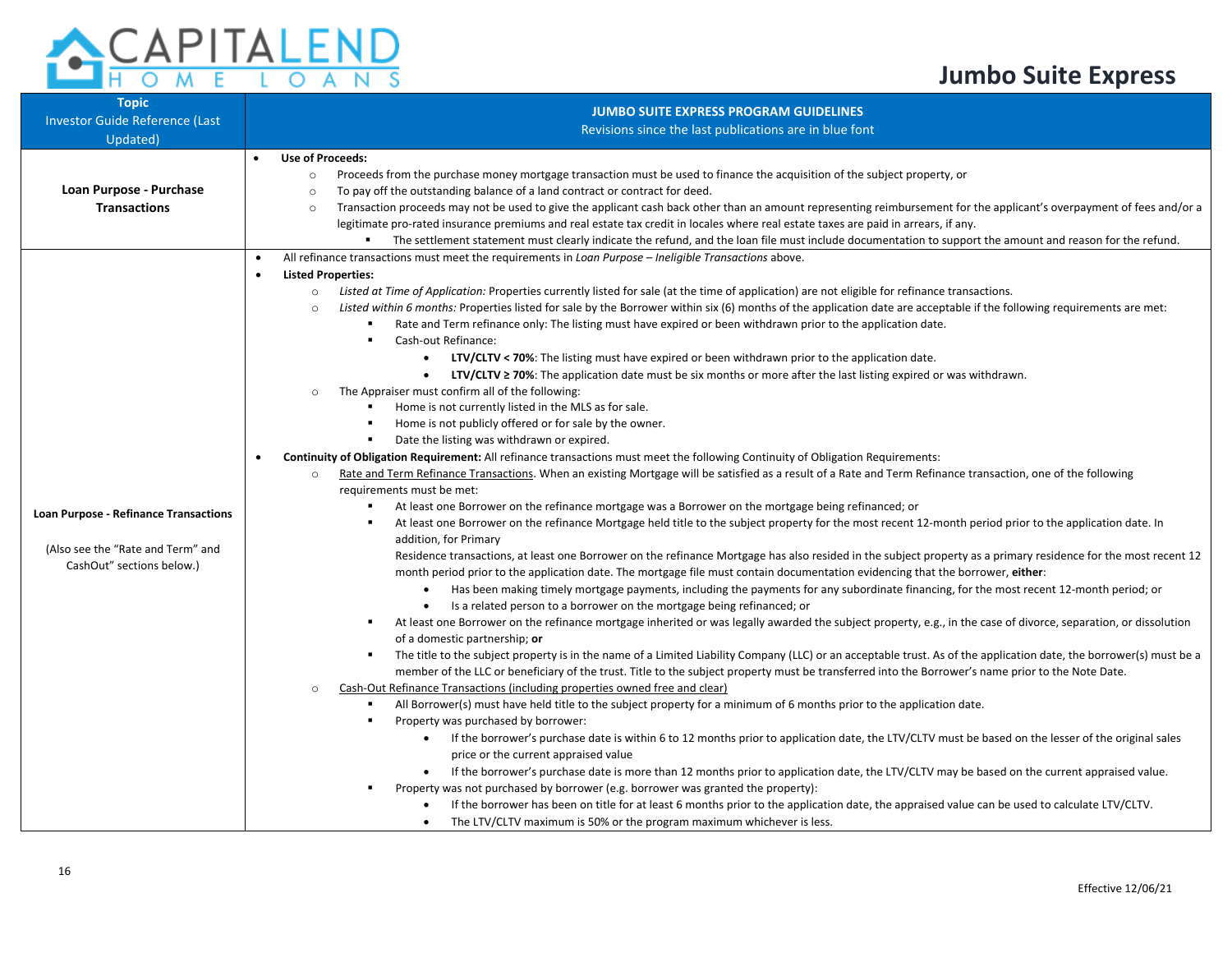

o Borrower(s) must meet all other program guidelines including the mortgage housing history.

Transfer of owners from a corporation to an individual does not meet the continuity of obligation requirement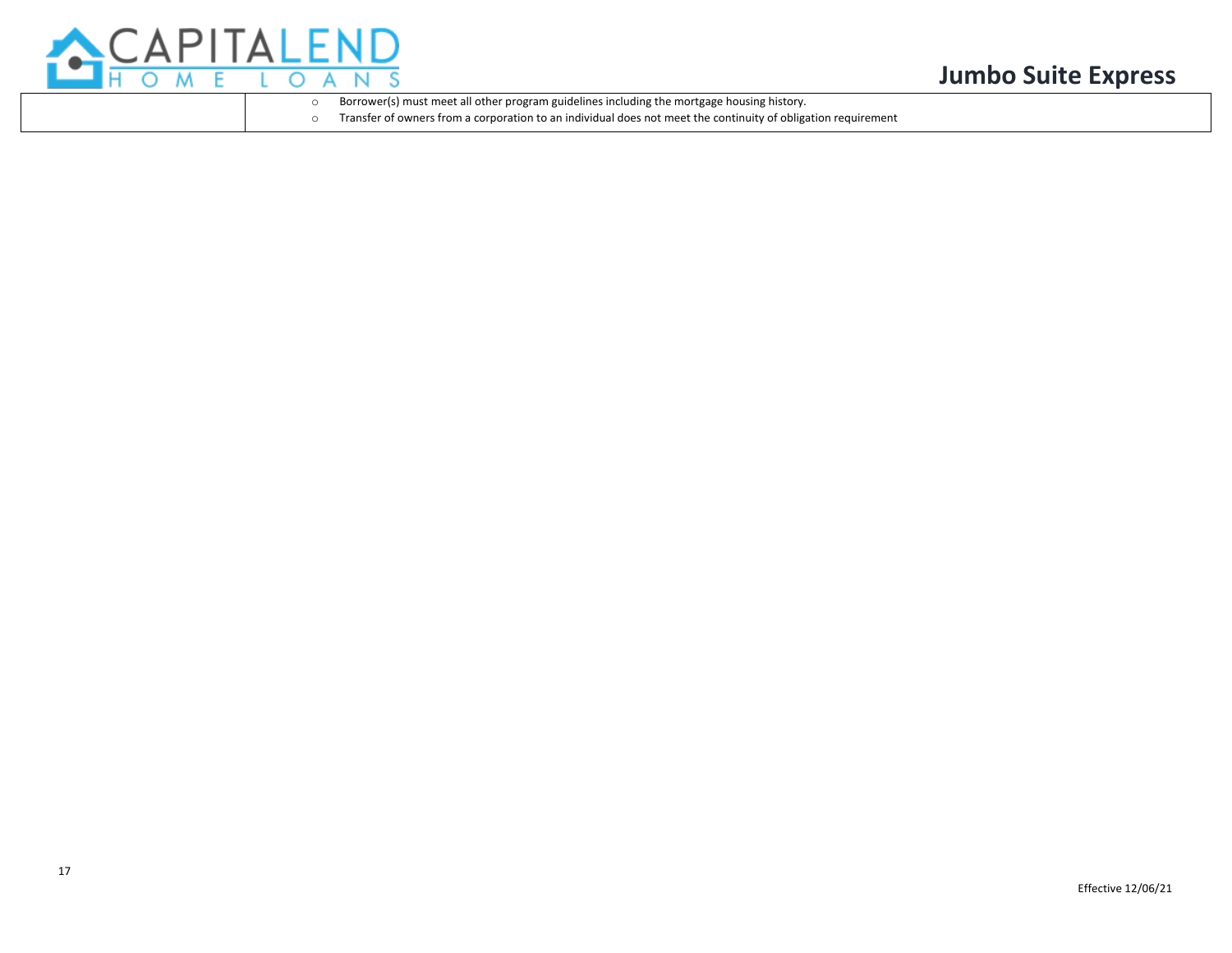#### $\circ$ A S N

| <b>Topic</b><br><b>Investor Guide Reference (Last</b><br>Updated)         | <b>JUMBO SUITE EXPRESS PROGRAM GUIDELINES</b><br>Revisions since the last publications are in blue font                                                                                                                                                                                                                                                                                                                                                                                                                                                                                                                                                                                                                                                                                                                                                                                                                                                                                                                                                                                                                                                                                                                                                                                                                                                                                                                                                                                                                                                                                                                                                                        |
|---------------------------------------------------------------------------|--------------------------------------------------------------------------------------------------------------------------------------------------------------------------------------------------------------------------------------------------------------------------------------------------------------------------------------------------------------------------------------------------------------------------------------------------------------------------------------------------------------------------------------------------------------------------------------------------------------------------------------------------------------------------------------------------------------------------------------------------------------------------------------------------------------------------------------------------------------------------------------------------------------------------------------------------------------------------------------------------------------------------------------------------------------------------------------------------------------------------------------------------------------------------------------------------------------------------------------------------------------------------------------------------------------------------------------------------------------------------------------------------------------------------------------------------------------------------------------------------------------------------------------------------------------------------------------------------------------------------------------------------------------------------------|
| Loan Purpose - Rate and Term<br><b>Refinance Transactions</b>             | All Rate and Term Refinance transactions must meet Fannie Mae requirements, B2-1.3-02, Limited Cash-Out except as modified by the following parameters:<br>$\bullet$<br>Cash back limit is the lessor of 2% of the loan amount or \$2,000<br>$\circ$<br>HELOCs: A HELOC may be paid off in full and still considered a rate and term transaction provided the HELOC has no draws in excess of \$2,000 within 12 months prior to<br>$\circ$<br>the new loan.<br>Benefit to the borrower must be documented.<br>$\circ$<br>Ineligible Transactions:<br>$\bullet$<br>The refinance Mortgage is considered to be a Cash-Out Refinance where <6 months has lapsed from the original Note Date to the application date.<br>$\circ$                                                                                                                                                                                                                                                                                                                                                                                                                                                                                                                                                                                                                                                                                                                                                                                                                                                                                                                                                   |
| Loan Purpose - Cash-Out Refinance<br><b>Transactions</b>                  | All Cash-Out Refinance transactions must meet Fannie Mae requirements, B2-1.3-03, Cash-Out except as modified by the following parameters:<br>$\bullet$<br>Maximum cash-out allowed is \$500,000. This limit is valid for all product-types, occupancies and property-types.<br>$\circ$<br><b>Seasoning Requirements:</b><br>$\bullet$<br>Minimum 12 months ownership seasoning to use appraised value to determine LTV/CLTV.<br>$\circ$<br>If the ownership seasoning is less than 12 months, the lower of the purchase price or the appraised value will be used to determine LTV/CLTV.<br>$\circ$<br>The purchase price must be documented.<br>$\circ$<br>See Loan Purpose - Delayed Financing Exception<br>$\circ$<br>All Borrowers must have held title to subject property for a minimum of 6 months. See Product Matrix for additional LTV/CLTV restrictions for Cash-Out refinance transactions.<br>$\bullet$<br>The refinance Mortgage is considered to be a Cash-Out Refinance if cash back exceeds the lessor of 2% of the loan amount or \$2,000.<br>The refinance Mortgage is considered to be a Cash-Out Refinance if the mortgage being refinanced was a Cash-Out Refinance and within the last 6 months, measured from<br>$\bullet$<br>Disbursement Date to the Application Date.<br>Paying off a HELOC where borrower has drawn more than \$2,000 in the last 12 months.<br>$\bullet$<br>Delayed Financing Exception must meet Fannie Mae requirements in B2-1.2-03, Cash-Out.<br>$\bullet$<br>In summary, Fannie Mae requires that Borrowers who purchased the subject property within the past six months (measured from the date on which the property was |
| <b>Loan Purpose - Delayed Financing</b><br>Exception                      | purchased to the disbursement date of the new mortgage loan) are eligible for a cash-out refinance if all of the requirements of B2-1.2-03, Cash-Out Delayed Financing<br>Requirements are met.<br>The new loan transaction is considered a Cash-Out Refinance.<br>$\circ$<br>Fannie Mae requires that all delayed financing transactions must be arm's-length, irrespective of occupancy type, B2-1.3-01, Purchase Transactions.<br>$\circ$<br>Also, see Assets - Reserves                                                                                                                                                                                                                                                                                                                                                                                                                                                                                                                                                                                                                                                                                                                                                                                                                                                                                                                                                                                                                                                                                                                                                                                                    |
| <b>Multiple Financed Properties for</b><br>the Same Borrower<br>10/4/2021 | The maximum number of financed residential, 1-4 unit properties, including the subject property, is determined by the occupancy type of the subject transaction:<br>Primary Residence: No maximum<br>$\circ$<br>Second Home or Investment Property: A maximum of 10 financed properties, cumulative for all borrowers<br>$\circ$<br>Calculation of financed properties includes:<br>$\bullet$<br>All financed residential, 1-4 unit properties, including the subject property, where the borrower is obligated on the mortgage loan.<br>$\circ$<br>Residential, 1-4 unit properties owed in the name of an LLC or partnership where the borrower has an ownership interest ≥ 25%.<br>$\circ$<br>These limitations apply only to the total number of all financed properties, not to the number of mortgages on the property.<br>$\circ$<br>Jointly financed properties are only counted once.<br>$\circ$<br>Calculation of financed properties does not include:<br>$\bullet$<br>Commercial properties, vacant land, timeshares, 5+ unit multi-family properties, or manufactured homes or leasehold estates not titled as real property.<br>$\circ$<br>Residential, 1-4 unit properties owed in the name of an LLC or partnership where the borrower has an ownership interest < 25%.<br>$\circ$<br>Residential, 1-4 unit properties owed by the borrower's joint venture, S or C Corp.<br>$\circ$                                                                                                                                                                                                                                                                           |
| <b>Occupancy Types</b>                                                    | See B2-1.1-01. Occupancy Types<br>$\bullet$                                                                                                                                                                                                                                                                                                                                                                                                                                                                                                                                                                                                                                                                                                                                                                                                                                                                                                                                                                                                                                                                                                                                                                                                                                                                                                                                                                                                                                                                                                                                                                                                                                    |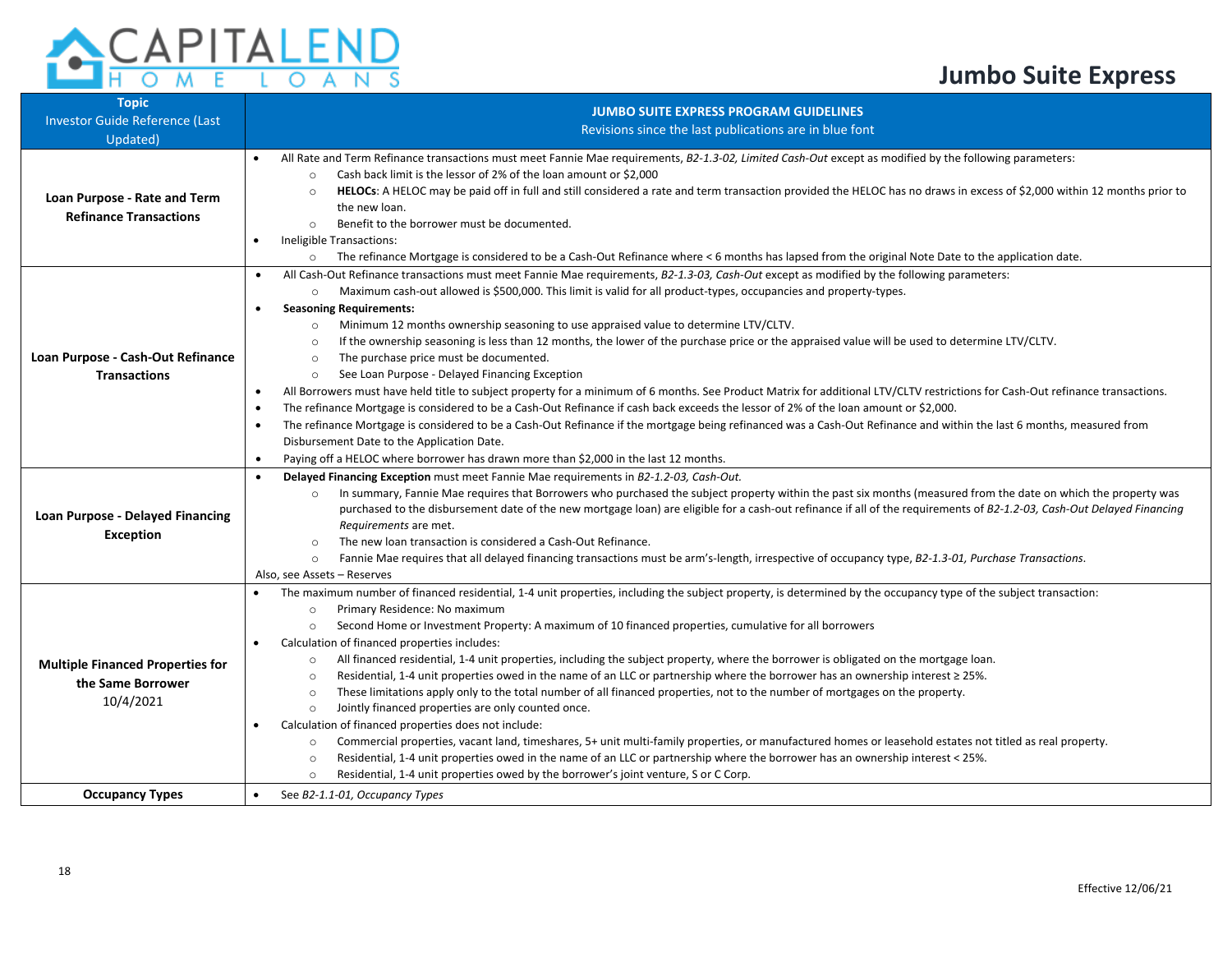| <b>Topic</b><br><b>Investor Guide Reference (Last</b>                          | <b>JUMBO SUITE EXPRESS PROGRAM GUIDELINES</b><br>Revisions since the last publications are in blue font                                                                                                                                                                                                                                                                                                                                                                                                                                                                                                                                                                                                                                                                                                                                                                                                                                                                                                                                                                                                                                                                                                                                                                                                                                                                                                                                                                                                                                                                                                                                             |
|--------------------------------------------------------------------------------|-----------------------------------------------------------------------------------------------------------------------------------------------------------------------------------------------------------------------------------------------------------------------------------------------------------------------------------------------------------------------------------------------------------------------------------------------------------------------------------------------------------------------------------------------------------------------------------------------------------------------------------------------------------------------------------------------------------------------------------------------------------------------------------------------------------------------------------------------------------------------------------------------------------------------------------------------------------------------------------------------------------------------------------------------------------------------------------------------------------------------------------------------------------------------------------------------------------------------------------------------------------------------------------------------------------------------------------------------------------------------------------------------------------------------------------------------------------------------------------------------------------------------------------------------------------------------------------------------------------------------------------------------------|
| Updated)                                                                       |                                                                                                                                                                                                                                                                                                                                                                                                                                                                                                                                                                                                                                                                                                                                                                                                                                                                                                                                                                                                                                                                                                                                                                                                                                                                                                                                                                                                                                                                                                                                                                                                                                                     |
| <b>Power of Attorney</b><br>6.10. Power of Attorney                            | In certain situations, a specific, special, military, or limited Power of Attorney (POA) may be acceptable.<br>$\bullet$<br>Use of Power of Attorneys is not allowed for transactions with any of the following characteristics (not all characteristics may be applicable to this program): cash-out refinance; non-<br>$\bullet$<br>owner occupied (investment) properties; title taken as trust; identity of interest or non-arm's length transactions; non-occupant Borrowers.<br>The Settlement Agent must not act as the attorney-in-fact or sign documents on behalf of any party to the transaction.<br>$\bullet$<br>See Seller Guide Section 6.10. Power of Attorney for complete Investor requirements.<br>$\bullet$                                                                                                                                                                                                                                                                                                                                                                                                                                                                                                                                                                                                                                                                                                                                                                                                                                                                                                                      |
|                                                                                | Properties must meet Fannie Mae requirements, B2-3-01, General Property Eligibility, B2-3-04, Special Property Eligibility Considerations, and must additionally meet the following                                                                                                                                                                                                                                                                                                                                                                                                                                                                                                                                                                                                                                                                                                                                                                                                                                                                                                                                                                                                                                                                                                                                                                                                                                                                                                                                                                                                                                                                 |
| <b>Property Eligibility</b><br>10.7. General Property Eligibility<br>12/6/2021 | requirements:<br><b>Property Condition:</b><br>Property condition rating of C1 through C4 required on all Single Family, PUDs and Condominiums<br>$\circ$<br>Property condition rating of C4 is permitted with comparable properties with same rating/condition<br>If no similar C4 comparable properties are provided, then a 5% LTV/CLTV reduction is required<br>2-4 Unit properties must have Condition description of Good or Average. Condition description of Fair is not acceptable.<br>$\circ$<br><b>Ineligible Property Types -</b><br>$\bullet$<br>Mixed Use Properties including, but not limited to properties that have been modified to accommodate home businesses, such as catering, in-home day care, animal<br>boarding facilities, or auto repair<br>Manufactured or Mobile homes (modular is allowed)<br>$\circ$<br>Titled with more than 5 acres<br>$\circ$<br>Rural or Agricultural properties that do not meet the restrictions above<br>$\circ$<br>Commercial, Industrial or Business Zoned (where highest and best use is not residential)<br>$\circ$<br>More than four units in dwelling<br>$\circ$<br>Deed Restriction Communities (Age restricted communities permitted)<br>$\circ$<br>Houseboat<br>$\circ$<br>Live/Work Projects<br>$\circ$<br>Condotels<br>$\circ$<br><b>Geodesic Domes</b><br>$\circ$<br>Properties in declining markets<br>$\circ$<br>Property secured for land development purposes or where marketability has not been established<br>$\circ$<br>Square footage less than 500 square feet per unit (eligible with 2 acceptable comparable properties that are within 100 square feet of subject) |
|                                                                                | $\circ$<br>Unimproved land<br>$\circ$<br>Properties located on Indian/Native American tribal land<br>$\circ$<br>Properties not suitable for year-round occupancy regardless of location<br>$\circ$<br>Boarding rooms or group homes<br>$\circ$<br>Properties not readily accessible by roads that meet local standards<br>$\circ$<br>Condominium conversion seasoned less than three years<br>$\circ$<br>Time share units/projects<br>$\circ$<br>Motel conversions<br>$\circ$<br>Properties with any type of litigation not meeting Fannie Mae requirements<br>$\circ$<br>Properties that do not have full utilities installed to meet all local health and safety standards<br>$\circ$<br>Properties appraised "subject to" without an Appraisal Update and/or Completion Certificate (FNMA Form 1004D or FHLMC Form 442)<br>$\circ$<br>Properties appraised "as is" that are incomplete and/or require significant repairs<br>$\circ$<br>Any property with health and safety, habitability or structural issues<br>$\circ$<br>Properties in Hawaiian Lava Flow Hazard Zones 1 and 2 as determined by the U.S. Geological Survey's Hawaiian Volcano Observatory<br>$\circ$                                                                                                                                                                                                                                                                                                                                                                                                                                                                         |

**CAPITALEND**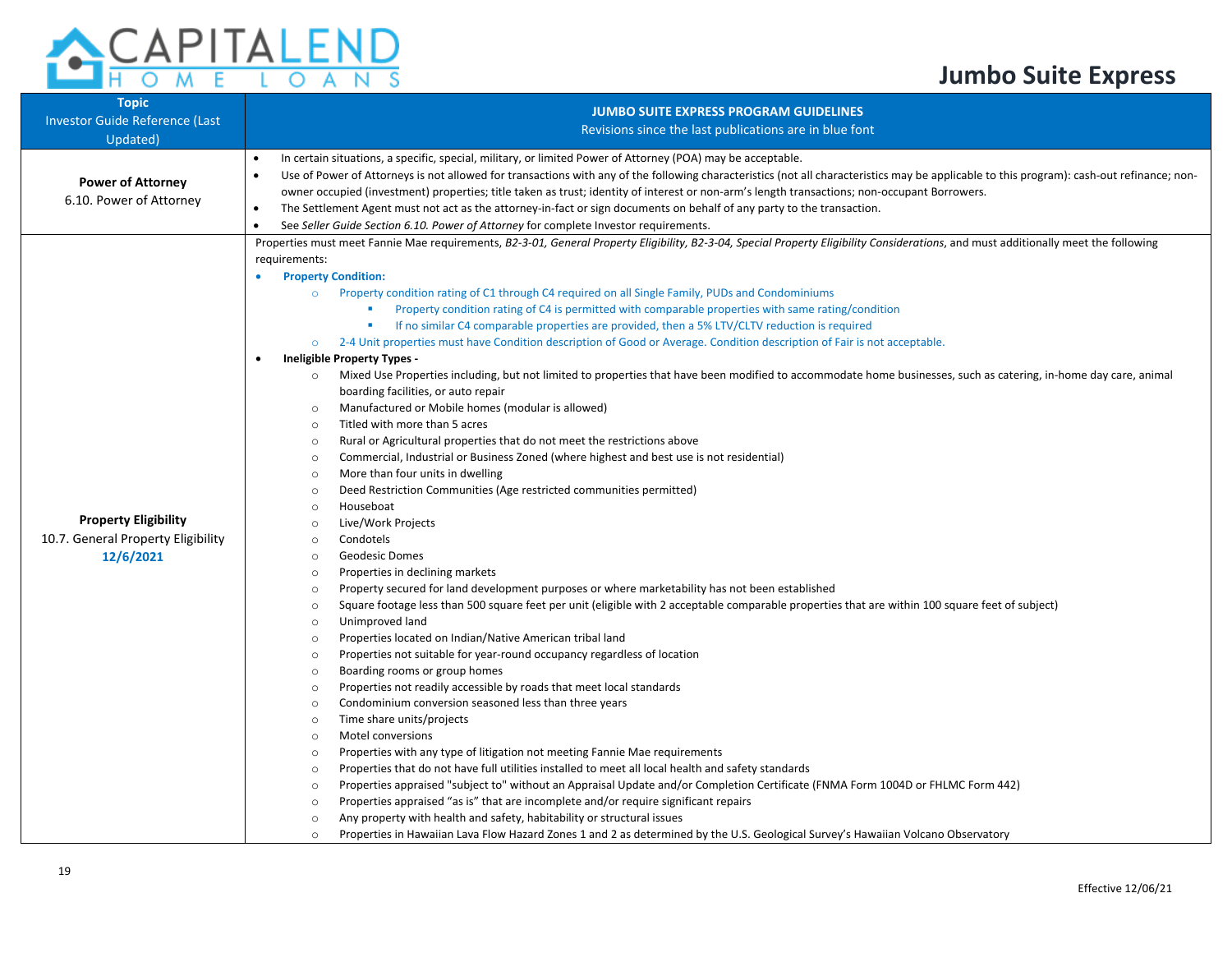



|  | Bed & breakfast                                                                                                                               |
|--|-----------------------------------------------------------------------------------------------------------------------------------------------|
|  | <b>Boarding houses</b>                                                                                                                        |
|  | Condition: Properties with ratings of C5, C6 or Q6 are not allowed unless the issues that caused the ratings are cured prior to loan delivery |
|  | Condominiums: Ineligible condo projects as described in the Ineligible Condo Projects section of this Guide                                   |
|  | State and Geographic Restrictions apply                                                                                                       |
|  | Also, see Deed Restrictions, and Leasehold Estates and Trusts.                                                                                |
|  | Additional Fannie Mae guidelines apply to homes with leased solar panels, see B2-3-04, Special Property Eligibility Considerations            |
|  |                                                                                                                                               |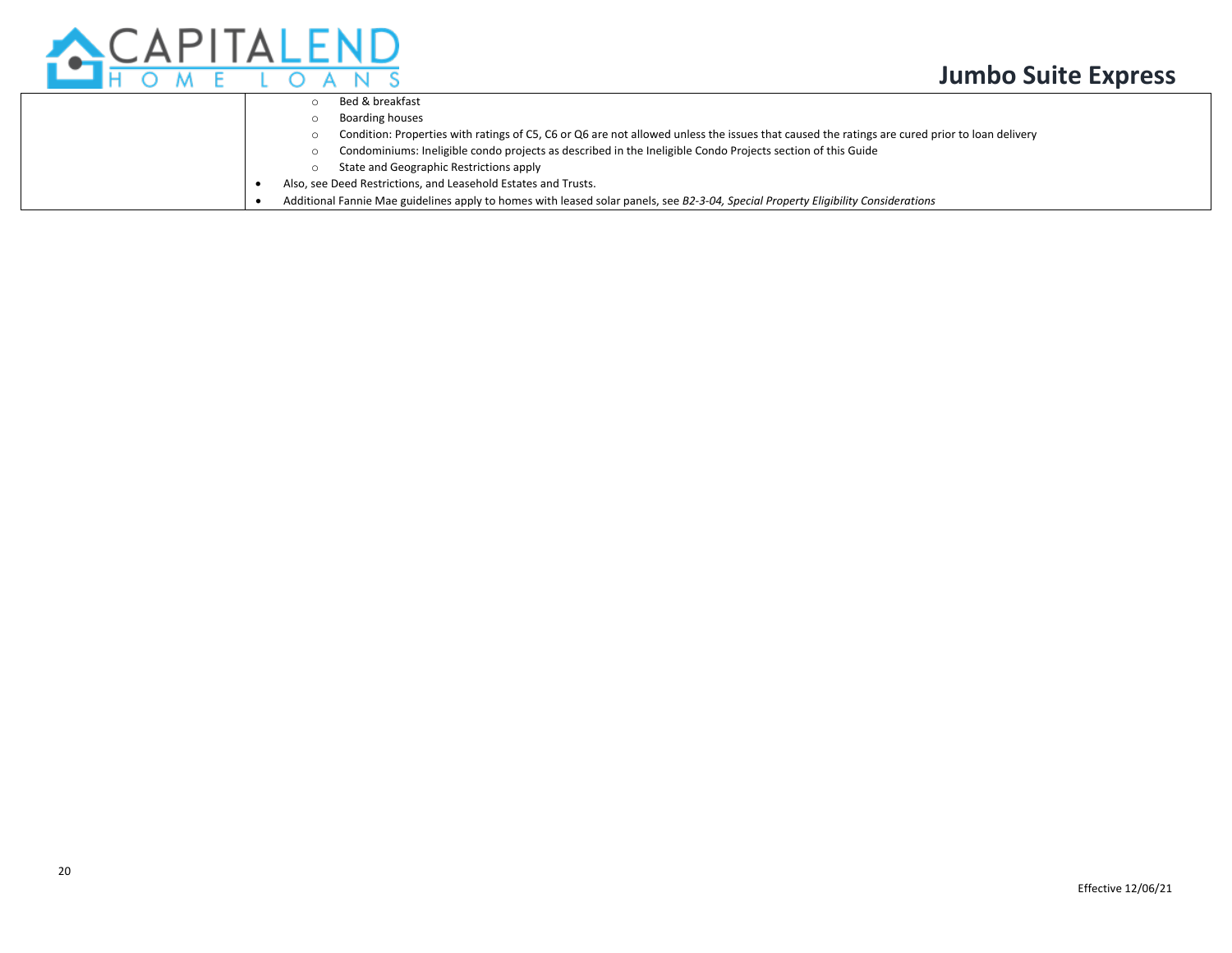

| <b>Topic</b><br><b>Investor Guide Reference (Last</b><br>Updated)                                                                                                                                                         | <b>JUMBO SUITE EXPRESS PROGRAM GUIDELINES</b><br>Revisions since the last publications are in blue font                                                                                                                                                                                                                                                                                                                                                                                                                                                                                                                                                                                                                                                                                                                                                                                                                                                                                                                                                                                                                                                                                                                                                                                                                                                                                                                                                                                                                                                                                                                                                                                                                                                                                                                                             |
|---------------------------------------------------------------------------------------------------------------------------------------------------------------------------------------------------------------------------|-----------------------------------------------------------------------------------------------------------------------------------------------------------------------------------------------------------------------------------------------------------------------------------------------------------------------------------------------------------------------------------------------------------------------------------------------------------------------------------------------------------------------------------------------------------------------------------------------------------------------------------------------------------------------------------------------------------------------------------------------------------------------------------------------------------------------------------------------------------------------------------------------------------------------------------------------------------------------------------------------------------------------------------------------------------------------------------------------------------------------------------------------------------------------------------------------------------------------------------------------------------------------------------------------------------------------------------------------------------------------------------------------------------------------------------------------------------------------------------------------------------------------------------------------------------------------------------------------------------------------------------------------------------------------------------------------------------------------------------------------------------------------------------------------------------------------------------------------------|
| Property Flipping,<br><b>Purchase Contract Assignments</b><br>9.9. Property Flipping & Purchase<br><b>Contract Assignments</b><br>10.4.4.2. Requirements for Identity of<br>Interest and Non-Arms' Length<br>Transactions | <b>Purchase Transactions:</b><br>$\bullet$<br>If the Purchase Contract has been assigned, the loan is not eligible for sale to Investor.<br>$\circ$<br>Prior sale within 180 days:<br>$\bullet$<br>The loan is eligible for sale to Investor only if: 1. Relocation Agency 2. Foreclosure or Deed in Lieu, or 3. Obtained through inheritance or divorce.<br>$\circ$<br>The 180-day period is measured from closing date of the previous transaction to purchase contract date for the new transaction.<br>$\circ$<br>Identity of Interest (Non-Arm's Length) transactions are not eligible.                                                                                                                                                                                                                                                                                                                                                                                                                                                                                                                                                                                                                                                                                                                                                                                                                                                                                                                                                                                                                                                                                                                                                                                                                                                        |
| <b>Subordinate Financing</b><br>10.4.7. Subordinate Financing                                                                                                                                                             | Subordinate financing must meet Fannie Mae requirements B2-1.1, LTV, CLTV, HCLTV and Subordinate Financing, B5-5.2-04 Re-subordination, and the following requirements:<br>$\bullet$<br>A copy of the second lien Note is required for all new and re-subordinating second liens.<br>$\circ$<br>In all cases, the title policy must ensure that the new first is clearly insured in first lien position.<br>$\circ$<br>For new subordinate liens Investor requests that a certified copy of the security instrument indicating that it is recording subordinate to the new first lien be in the Loan<br>$\circ$<br>file.<br>For re-subordinating seconds, a copy of the executed subordination agreement (or equivalent, as designated by applicable state law) must be delivered with the Mortgage<br>$\circ$<br>Loan file.<br>Secondary financing must have Fannie Mae eligible terms and characteristics.<br>$\circ$<br>No lien on subject property may be a sovereign instrumentality (e.g. secured loans provided by tribal governments).<br>$\circ$<br>HELOCs: Follow Fannie Mae guidelines for calculating CLTV, HCLTV, B2-1.2-03, Home Equity Combined Loan-to-Value (HCLTV) Ratios:<br>$\bullet$<br>The entire credit line limit based on the Note must be used to calculate the HCLTV.<br>$\circ$<br>If a credit line is reduced without a permanent modification of the original Note, then the entire original line limit must be used to calculate the HCLTV.<br>$\circ$<br>HELOC Payment Calculation: To calculate the qualifying payment of a subordinate HELOC, follow B3.6, Liability Assessment Generally:<br>If the HELOC does not report a balance, then there is no recurring monthly debt obligation so the lender does not need to develop an equivalent payment amount based<br>$\circ$<br>on the line amount or otherwise. |
| <b>State and Geographic Restrictions</b><br>5.1.1. Quick Reference Guide                                                                                                                                                  | Sellers must be licensed in accordance with Applicable Law and approved by Investor for the state where the subject property is located.<br>$\bullet$<br>Properties in the continental US, Alaska and Hawaii are eligible, except that Investor does not purchase mortgage loans secured by:<br>$\bullet$<br>Properties in the state of New York<br>$\circ$<br>Multiple (2-4) unit properties in the state of New Jersey<br>$\circ$<br>Properties located in any US Territories or US possessions.<br>$\circ$<br>Texas Refinance: Texas (a)(6) or Texas section (f)(2) transactions are not eligible in this program.<br>$\bullet$<br>For all Texas refinance transactions, a copy of the previous Note or security instrument is required to document that the loan being refinanced was not a Texas (a)(6)<br>$\circ$<br>transaction.<br>Properties in Hawaii lava zones 1 and 2 are not eligible.<br>$\bullet$<br>Loans secured by properties located on Indian (Native American) tribal land or Indian Trust Land or Restricted Land, and/or properties for which Borrower has a leasehold interest in<br>the same, are not eligible. See Property Eligibility.                                                                                                                                                                                                                                                                                                                                                                                                                                                                                                                                                                                                                                                                                 |